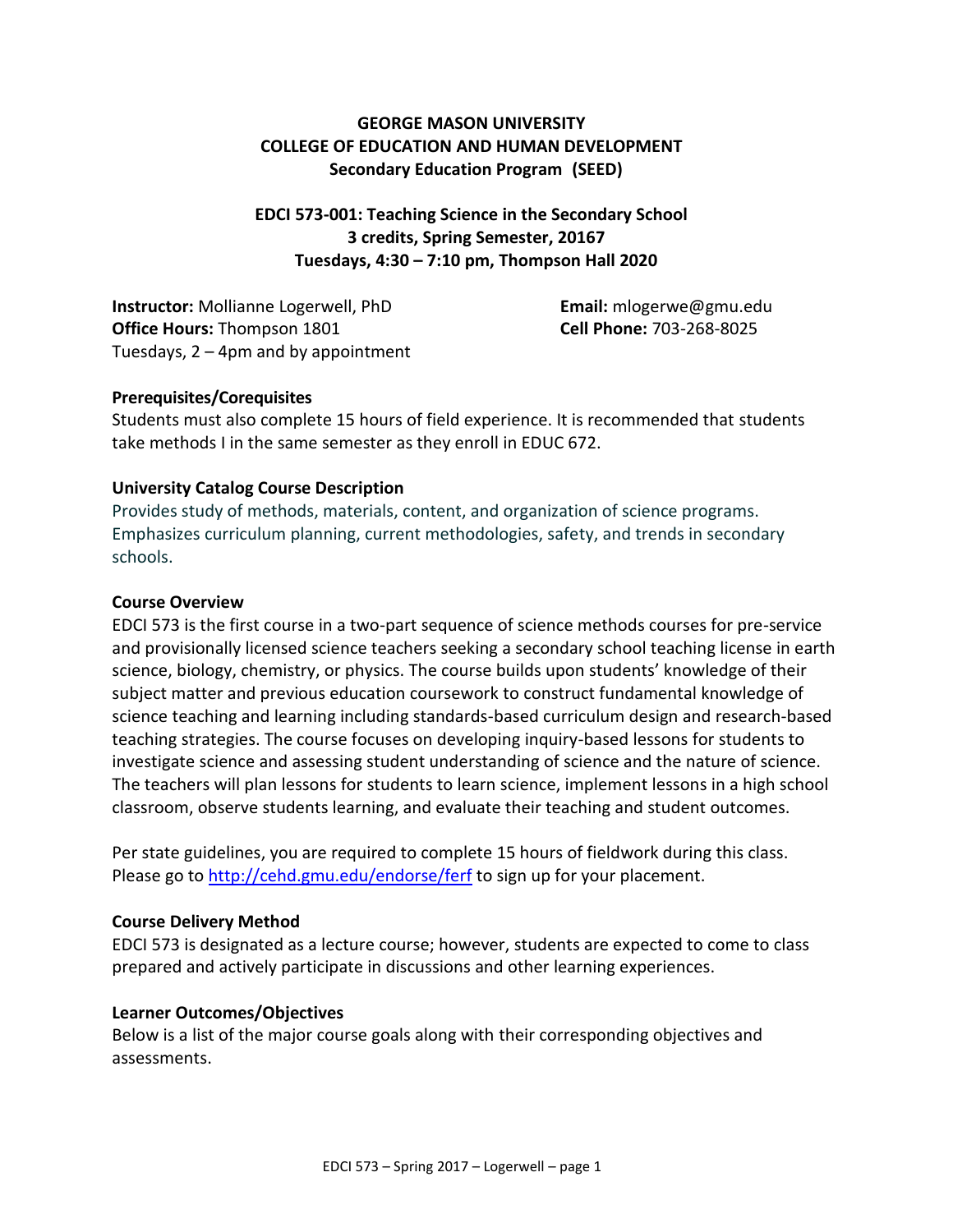Goal 1: Build a learning theory and see the value in using it for developing and implementing lessons.

| <b>Objective</b>                                                    | <b>Assignment</b> |
|---------------------------------------------------------------------|-------------------|
| Students will be able to explain why a student-centered approach to | Research review   |
| learning is effective                                               |                   |
| Students will be able to design lessons that clearly reflect their  | Lesson plans      |
| learning theory                                                     |                   |

## Goal 2: Do science to understand how science is done.

| <b>Objective</b>                                                       | <b>Assignment</b> |
|------------------------------------------------------------------------|-------------------|
| Students will be able to design lessons in which students are actively | Lesson plans      |
| engaged in hands-on science activities                                 |                   |
| Students will be able to explain the epistemic features and unique     | Nature of science |
| characteristics of science (NOS)                                       | assignment        |

Goal 3: Recognize that inquiry learning using scientific practices has inherent risks that should be identified and addressed such that students learn to do science in an ethical and safe manner.

| <b>Objective</b>                                                        | <b>Assignment</b> |
|-------------------------------------------------------------------------|-------------------|
| Students will be able to describe the major safety and ethical concerns | Safety assignment |
| associated with conducting science in the classroom                     |                   |
| Students will be able to describe means to reduce the potential safety  | Safety assignment |
| risks involved in conducting scientific investigations in the classroom |                   |
| while not compromising the benefit to students of conducting inquires   |                   |
| Students will be able to design lessons that clearly indicate safety    | Lesson plans      |
| concerns, ways to reduce them, and what to do when accidents            |                   |
| happen                                                                  |                   |

Goal 4: Develop an understanding of how inquiry can develop both scientific thinking and content knowledge.

| <b>Objective</b>                                               | Assignment   |
|----------------------------------------------------------------|--------------|
| Students will be able to develop inquiry-based lessons that    | Lesson plans |
| incorporate scientific practices and advance students' content |              |
| knowledge                                                      |              |

Goal 5: Understand how to develop effective lessons and units with backwards design.

| Objective                                                                | <b>Assignment</b> |
|--------------------------------------------------------------------------|-------------------|
| Students will be able to use the basic organization of backwards         | Lesson plans      |
| design to develop a lesson plan                                          |                   |
| Students will be able to write measureable objectives                    | Lesson plans      |
| Students will be able to design teaching activities that support student | Lesson plans,     |
| achievement of measureable objectives                                    | microteaching     |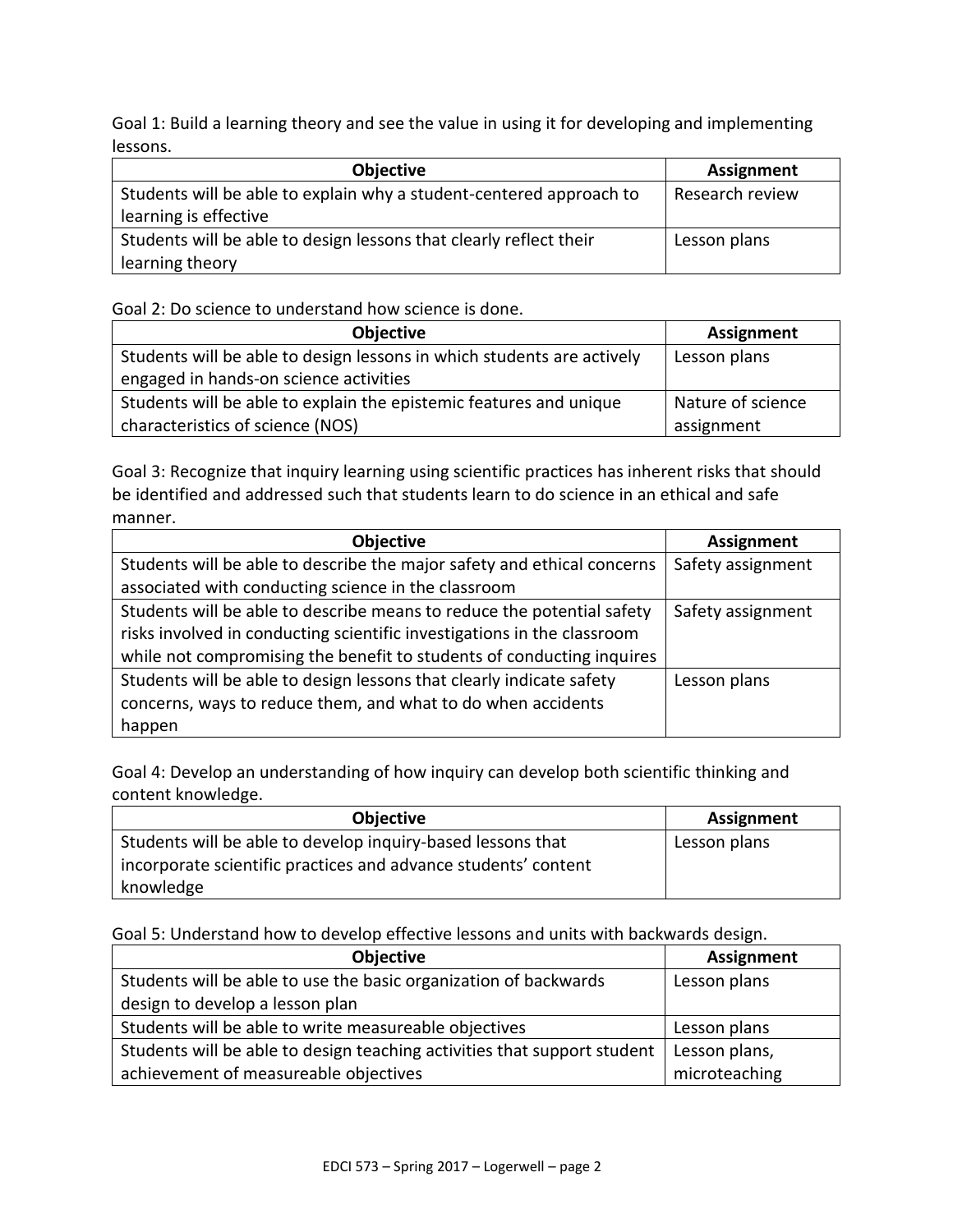| Students will be able to design assessments that evaluate student | l Lesson plans, |
|-------------------------------------------------------------------|-----------------|
| achievement of measureable objectives                             | microteaching   |

Goal 6: Develop skills as reflective practitioners.

| Objective                                                           | <b>Assignment</b> |
|---------------------------------------------------------------------|-------------------|
| Students will be able to effectively examine classrooms using their | Field experience  |
| learning theory as a lens and student behavior, engagement, and     | paper             |
| learning (when possible) as evidence                                |                   |
| Students will be able to examine and use assessment data to reflect | Microteaching     |
| upon and improve their lessons                                      |                   |

# **Professional Standards**

The course focuses on the teaching of science as called for by the state and national science standards and as outlined by the National Council for Accreditation of Teacher Education (NCATE), the National Science Teachers Association (NSTA), and the Interstate New Teacher Assessment and Support Consortium (INTASC). EDCI 573 builds a repertoire of science teaching and assessment strategies to facilitate student learning.

The pre-service and provisionally licensed teacher will:

- Build a repertoire of science teaching and assessment strategies by reading, writing, observing, participating in, and reflecting on the teaching and learning of science; RESEARCH-BASED PRACTICE; SPA STANDARDS 1, 3, 5, 6, 8, 10
- Develop strategies to help students become scientifically literate, think critically and creatively, understand the nature of science, and see the importance of science as a way of knowing; ETHICAL LEADERSHIP; INNOVATION; SPA STANDARDS 2, 3, 4
- Plan standards-based (local, state, and national) units of science study including daily lesson plans for students that reflect research in effective science teaching and learning; RESEARCH-BASED PRACTICE; SPA STANDARD 5, 6, 8, 10
- Construct science lessons that include alignment of objectives, activities, and assessments that address the needs of a variety of student populations including English language learner, special needs students, and gifted and talented students; ETHICAL LEADERSHIP; SPA STANDARDS 8, 10
- Learn about science laboratory safety and plan teaching activities that highlight safety; ETHICAL LEADERSHIP; SPA STANDARD 9
- Work collaboratively with peers to teach and discuss science and science teaching. COLLABORATION; SPA STANDARD 10
- Incorporate environmental sustainability into teaching paradigms and into daily life. SOCIAL JUSTICE; SPA STANDARD 4

# **Required Texts**

Llewellyn, D. J. (2013). *Teaching high school science through inquiry and argumentation*, *2 nd edition*. Thousand Oaks, CA: Corwin Press. ISBN: 978-1-4522-4445-7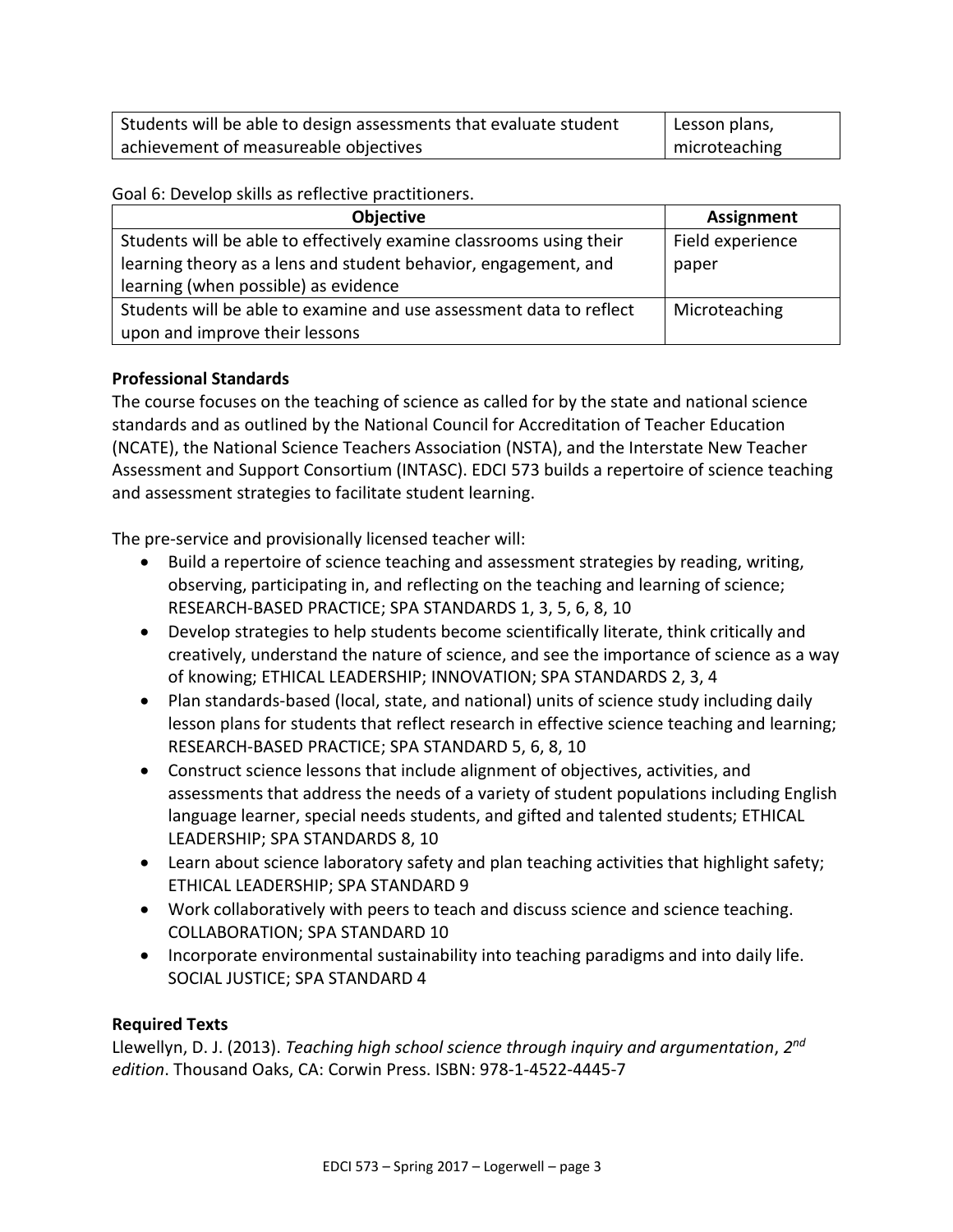The online site for this course can be found at [http://mymasonportal.gmu.edu.](http://mymasonportal.gmu.edu/) Students are expected to routinely check the online course portal for supplemental information, readings, etc.

# Recommended Online Readings

- Achieve, (2013). Next Generation Science Standards (2013). Achieve, Inc. <http://www.nextgenscience.org/next-generation-science-standards>
- Commonwealth of Virginia (2010). *Standards of Learning for Virginia Public Schools.*  Richmond, Virginia.<http://www.doe.virginia.gov/testing/index.shtml>
- Commonwealth of Virginia (2003). *Science Standards of Curriculum Framework Guides.*  <http://www.pen.k12.va.us/VDOE/Instruction/sol.html#science>
- National Research Council (1996). *National science education standards*. Washington, DC: National Academy Press. [http://www.nap.edu/openbook.php?record\\_id=4962](http://www.nap.edu/openbook.php?record_id=4962)
- American Association for the Advancement of Science (1993). *Benchmarks for Science Literacy*.<http://www.project2061.org/tools/benchol/bolframe.htm>
- McComas, W. F. (1998). *The principle elements of the nature of science: Dispelling the myths.* <http://coehp.uark.edu/pase/TheMythsOfScience.pdf>
- Peters, E. E. (2006). *Why is teaching the nature of science so important?*  <http://www.vast.org/content/File/v1n1/linkedwhole.pdf>
- American Chemical Society (2007). *Educators & Students page.*  <http://www.chemistry.org/portal/a/c/s/1/educatorsandstudents.html>
- American Chemical Society (2003). *Safety in Academic Chemistry Laboratories Accident Prevention for Faculty and Administrators*. (800 227-5558) Free single copies or online: [http://membership.acs.org/c/ccs/pubs/sacl\\_faculty.pdf](http://membership.acs.org/c/ccs/pubs/sacl_faculty.pdf)
- U.S. Government Printing Office (2007). *Code of Federal Regulations.*  <http://www.gpoaccess.gov/cfr/index.html>
- U.S. Department of Labor (2007). *Occupational Health and Safety Administration.*  <http://www.osha.gov/>
- American National Standards Institute (2007). *American National Standards Institute Homepage.* <http://www.ansi.org/>
- Maryland Public Schools (2007). *Legal Aspects of Laboratory Safety.*  <http://mdk12.org/instruction/curriculum/science/safety/legal.html>

# Other Recommended Readings

- Barnekow, D. J. (1998). *Graphic organizers for science.* Portland, ME: J. Weston Walsh.
- Bybee, R. W., Powell, J. C., & Trowbridge, L. W. (2008). *Teaching secondary school science: Strategies for developing scientific literacy.* Upper Saddle River, NJ: Pearson.
- Cothron, J. H., Giese, R. N., Rezba, R. J. (2005). *Students and research*. Dubuque, Iowa: Kendall/Hunt.
- Froschauer, L., & Bigelow, M. L. (2012). *Rise and shine: A practical guide for the beginning science teacher*. Arlington, VA: NSTA Press.
- Hassard, J. (2005). *The art of teaching science: Inquiry and innovation in middle school and high school.* New York: Oxford University Press.
- Haysom, J., & Bowen, M. (2010). *Predict, observe, explain: Activities enhancing scientific*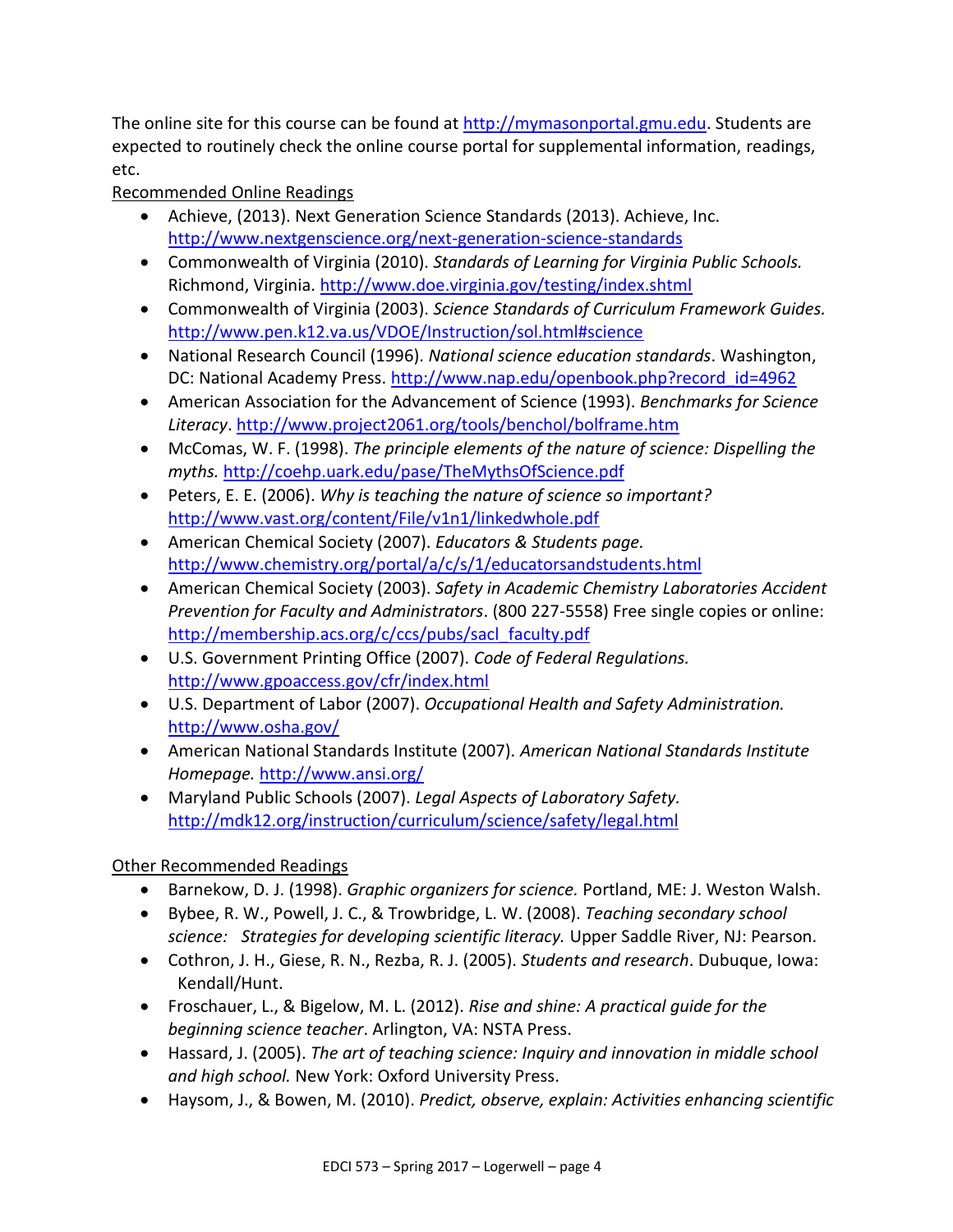*understanding*. Arlington, VA: NSTA Press.

- Johnson, D. W. & Johnson R. T. (1999). *Learning together and alone: Cooperative, competitive, and individualistic learning.* Boston: Allyn and Bacon.
- Kagan, S. (1994). *Cooperative learning.* San Clemente, CA: Resources for Teachers, Inc.
- Keely, P. (2008). *Science formative assessment: 75 practical strategies for linking assessment, instruction, and learning.* Arlington, VA: National Science Teacher Association Press.
- National Research Council. (2005). *How students learn: Science in the classroom.*  Washington, DC: The National Academies Press.
- O'Brien, T. (2010). *Brain-powered science: Teaching and learning with discrepant events*. Arlington, VA: NSTA Press.
- Pinto, L. E. (2013). *From discipline to culturally responsive engagement: 45 classroom management strategies*. Thousand Oaks, CA: Corwin Press.
- Ritchhart, R., Church, M. & Morrison, K. (2011). *Making thinking visible: How to promote engagement, understanding, and independence for all learners*. San Francisco: Jossey-Bass.
- Slavin, R. E. (1995). *Cooperative learning.* Boston: Allyn and Bacon.
- Wiggins, G. & McTighe, J. (1998). *Understanding by design.* Alexandria, VA: Association for Supervision and Curriculum Development.
- Wong, H. K., & Wong. R. T. (2009). *The first days of school: How to be an effective teacher (4th ed.)*. Mountain View, CA: Wong Publications.

## **Course Performance Evaluation**

Students are expected to submit all assignments on time in the manner outlined by the instructor (e.g., Blackboard, Tk20, hard copy).

## Assignments

Science education research shows that frequent assessment of small amounts of material is most effective for learning science. Therefore, in this class formal and informal assessment will be continuously provided on assignments and class activities. Assessment is a two-way communication loop that informs both learning and teaching. All written assignments must be submitted through Blackboard or Tk20 as indicated. General formatting includes 1" margins, double-spacing, and Times New Roman (or equivalent) font.

| Assignment                         | <b>Points</b> | <b>Due Date</b>    |
|------------------------------------|---------------|--------------------|
| <b>Research Review</b>             | 10            | February 14        |
| Nature of Science Assignment (PBA) | 10            | February 28        |
| Lesson Critique and Revision       | 20            | March 21           |
| Safety Assignment (PBA)            | 10            | April 11           |
| Original Lesson                    | 20            | May 9              |
| Microteaching and Reflection       | 20            | May 9              |
| Field Experience Paper             | 10            | May 9              |
| Professionalism                    | 10            | <b>All Classes</b> |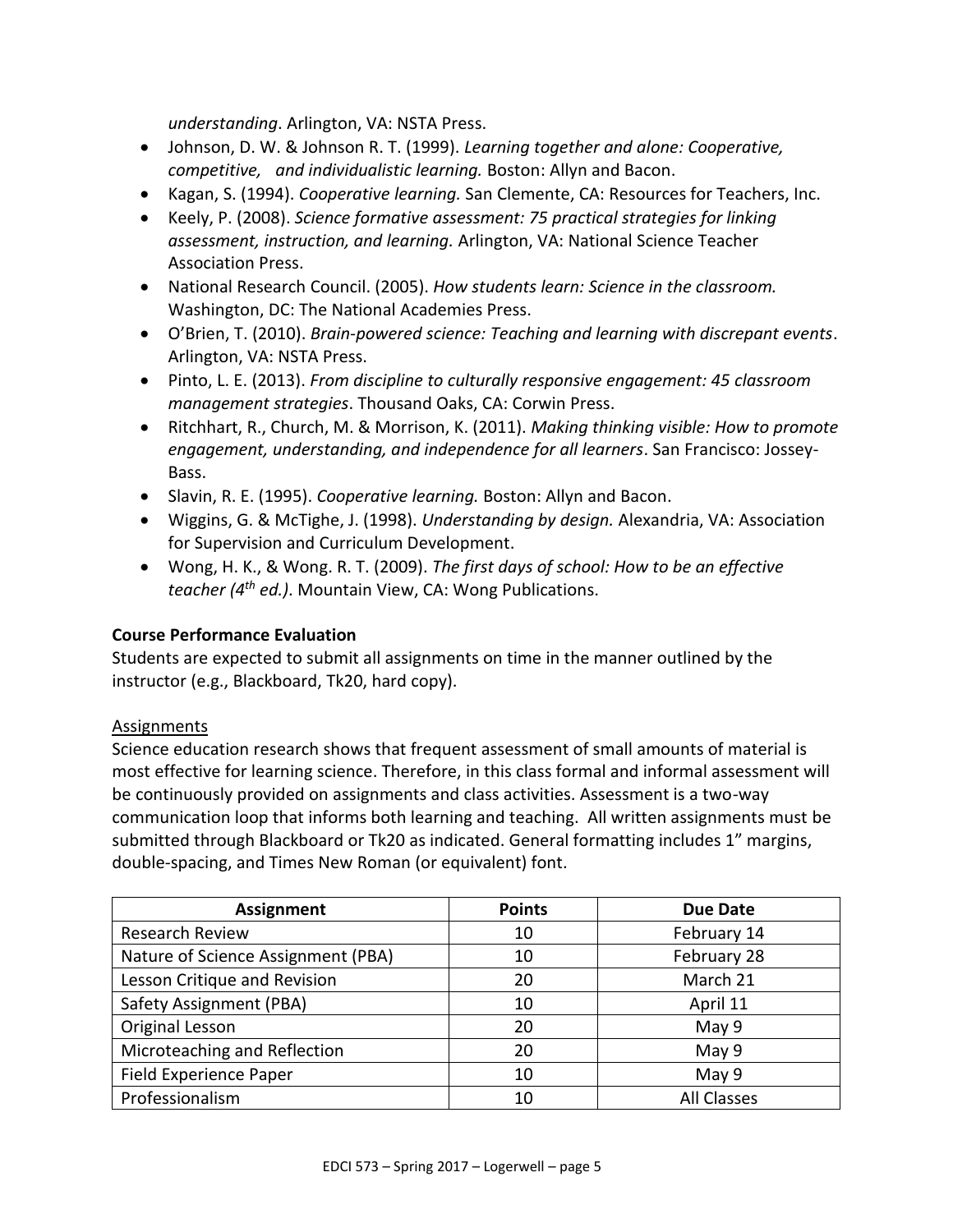# *Nature of Science Assignment (PBA):*

During the early part of the semester, you will be involved in doing scientific investigations. For this assignment, you will provide a written reflection (1) highlighting how your experiences have assisted you in addressing the core science ideas listed below, (2) describing how you used the science practices listed below, and (3) explaining how you might apply scientific inquiry in your classroom in order to teach a science concept. This assignment must be submitted via Tk20. The rubric can be found at the end of the syllabus.

## *Nature of Science Ideas*

- 1. Science cannot answer all questions.
- 2. Science employs multiple methods and types of reasoning that share many common factors, habits of mind, and norms.
- 3. Science produces, demands, and relies on empirical evidence.
- 4. Scientific knowledge is tentative, durable, and self-correcting.
- 5. Laws and theories are related but distinct kinds of scientific knowledge and play central roles.
- 6. Science is a creative endeavor.
- 7. Social, historical, and cultural factors play a role in the construction of scientific knowledge.
- 8. Science and technology are not the same but impact one another.
- 9. Science has a subjective element.

## *Science Practices*

- 1. Asking questions/defining problems
- 2. Developing and using models
- 3. Planning and carrying out investigations
- 4. Analyzing and interpreting data
- 5. Using mathematics and computational thinking
- 6. Constructing explanations/designing solutions
- 7. Engaging in argument from evidence
- 8. Obtaining, evaluating, & communicating information

## *Research Review:*

For this assignment, identify three peer-reviewed research articles related to student-centered and inquiry-based science teaching. Relevant articles can be found via Google Scholar [\(http://scholar.google.com\)](http://scholar.google.com/) and/or the Mason library search engine [\(http://library.gmu.edu\)](http://library.gmu.edu/). You will then write a review of the articles, including (1) a description of the research questions, participants, methodology, and measures, (2) a synopsis of the findings, and (3) a discussion of how the findings can/should influence your classroom practice. Be sure to provide APA citations for each article. Submit the assignment via Blackboard.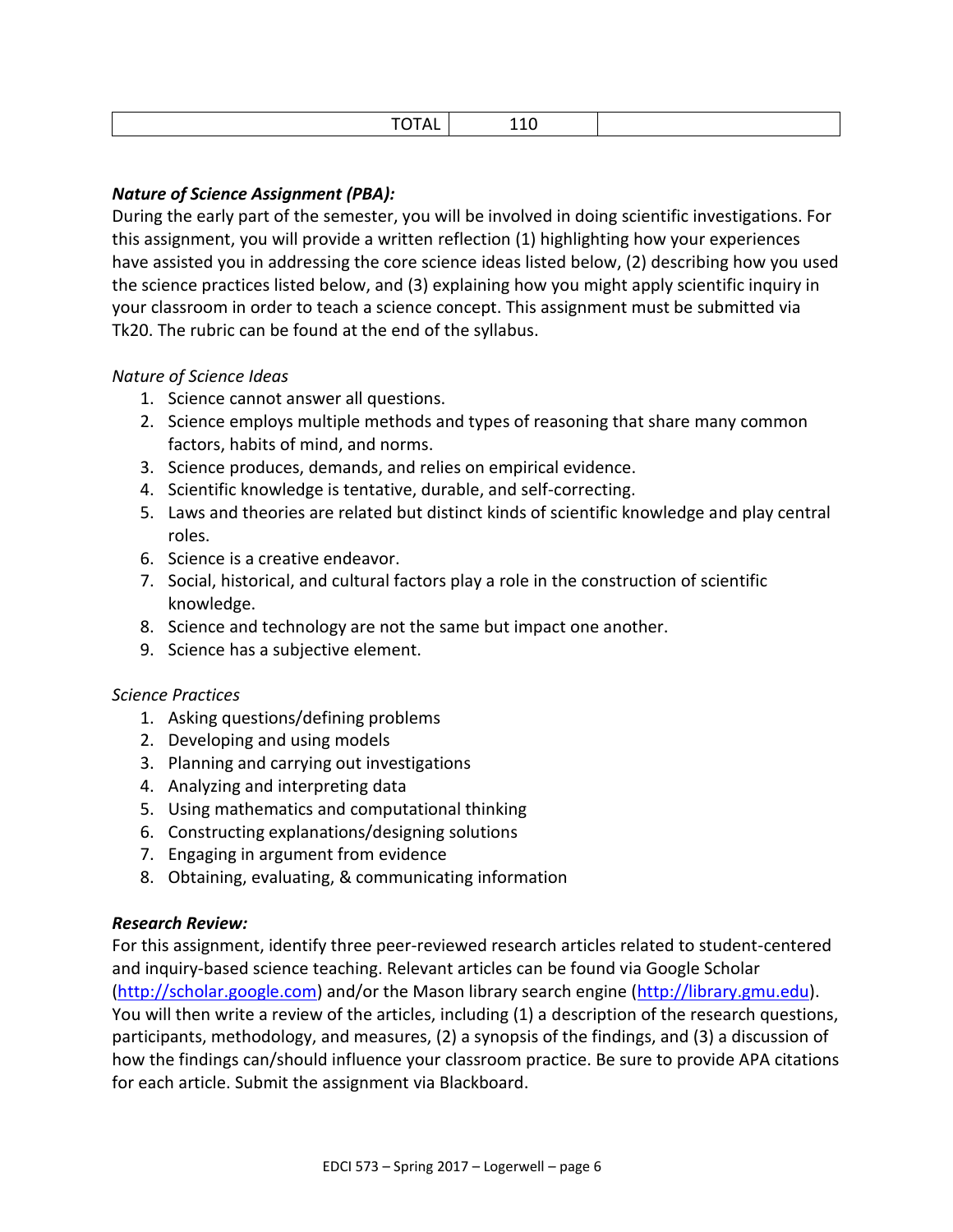# *Lesson Critique and Revision:*

"A good teacher is a good thief." Many of your best lessons will come from colleagues, websites, or other resources. However, it is critical that you customize these activities to your own style, purpose, students, and – most importantly – teaching philosophy. For this assignment, you will find a lesson plan from your licensure area, critique it with the provided form, and then improve it to more closely align with best practices. Submit the original and revised lessons as well as the critique form via Blackboard.

# *Safety Assignment (PBA):*

A safety plan is necessary for the health and safety of your students and yourself, as well as for legal reasons. For this assignment, you will design a science safety plan, which will include (1) a list of safety rules/procedures relevant to your subject area, (2) a one-page (front and back, if necessary) safety contract that must be signed and dated by parents and students, (3) an evaluation of a science lesson for safety issues, (4) an engaging, safety-related assignment that teaches students the importance of safety, and (5) active maintenance of safety equipment in the classroom. This assignment must be submitted via Tk20. The rubric can be found at the end of the syllabus.

# *Original Lesson:*

It is important that teacher candidates demonstrate their ability to design an effective lesson plan with specific, performance-based learning objectives that meet the learning needs of their students. Lesson planning can be guided by four basic questions: (adapted from Spencer, 2003, p. 251).

- 1. Who am I teaching? The number of learners, their academic level and prior knowledge.
- 2. What am I teaching? The content or subject, the type of learning (knowledge, skills, behaviors).
- 3. How will I teach it? Teaching models, learning strategies, length of time available, materials, technology resources, differentiation/modifications, etc.
- 4. How will I know if the students understand? Informal and formal assessments, formative and summative, higher order questioning techniques, feedback from learners, etc.

You might also want to ask:

- What do students know already?
- Where have students come from and what are they going on to next?
- How can I build in sufficient flexibility cope with emergent needs?

A lesson plan must be developed for each teaching session. During the internship and when teaching new content or grade levels, your lesson plans will be detailed. As you gain pedagogical content knowledge and are proficient, your lesson planning becomes less detailed. Part of the planning process includes considering the following tasks:

- list content and key concepts, (research more if needed)
- define your aims and identify specific learning outcomes or objectives
- create assessments that are aligned to your specific objectives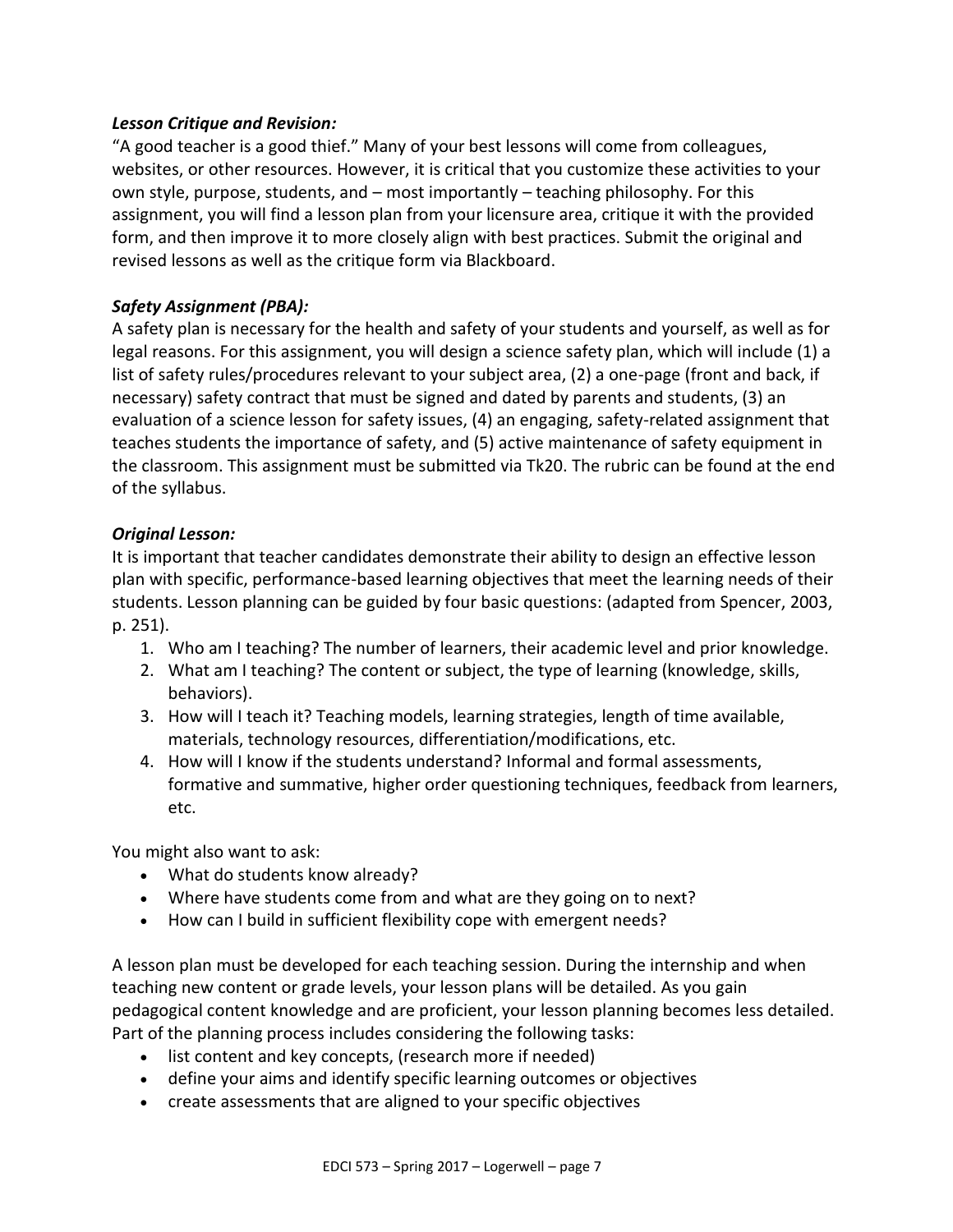- think about the structure of the lesson, pacing, and transitions
- identify adaptations/modifications/extensions needed to meet student needs
- determine "best practice" and learning strategies aligned to the learning outcomes
- identify learning resources and support materials

For this assignment, you will write an original lesson that aligns with best practices. The lesson should be designed for 90 minutes of instruction and use the provided lesson plan template. Submit all files via Tk20. The rubric can be found at the end of the syllabus.

# *Microteaching and Reflection:*

Research shows that the most effective teachers inform their practice by analyzing and reflecting on their teaching. Toward the end of the semester, you will teach a 45-minute lesson that you have designed with your partner(s). After teaching, you will submit a reflection about the experience via Blackboard.

# *Prior to the day of the lesson:*

1. Identify any resources you need to teach your lesson and put in a request for what you cannot obtain to determine if it is available. Please do this at least two (2) weeks prior to the day you teach to ensure materials will be available.

# *Day of the lesson:*

- 2. Give a one-minute overview in which you will describe to the class the setting of this lesson (subject, grade level, standards, objectives).
- 3. For the remainder of the time, you will engage your classmates in an **inquiry lesson** that teaches both specific science concepts and nature of science ideas.
- 4. Be sure to conduct a **formative assessment** so you have data to determine whether or not students achieve the objectives.

# *After the lesson:*

- 5. Examine the formative assessments, summarizing the results and determining from this data whether the objectives were achieved.
- 6. Write a 5-page paper that examines what happened during your lesson, focusing on how the activities might have influenced student learning (positively and negatively). The paper should be organized as follows:
	- a. Identify the assessments used during lesson to evaluate the lesson objectives. Describe the results of the assessments of these objectives (e.g., percentage of the students achieved each objective).
	- b. Examine the lesson in detail to determine what happened in the classroom that might have influenced the results of the assessments and what could be done to improve student achievement. Where/how could students think more deeply about the objective? Where/how could they be more explicit (either as a class or individually) about what they had learned before the assessment? Further, you should conduct a critical review of the assessment as to whether it is a valid measure of the lesson objectives. Use evidence from assessments to draw your conclusions about your lesson.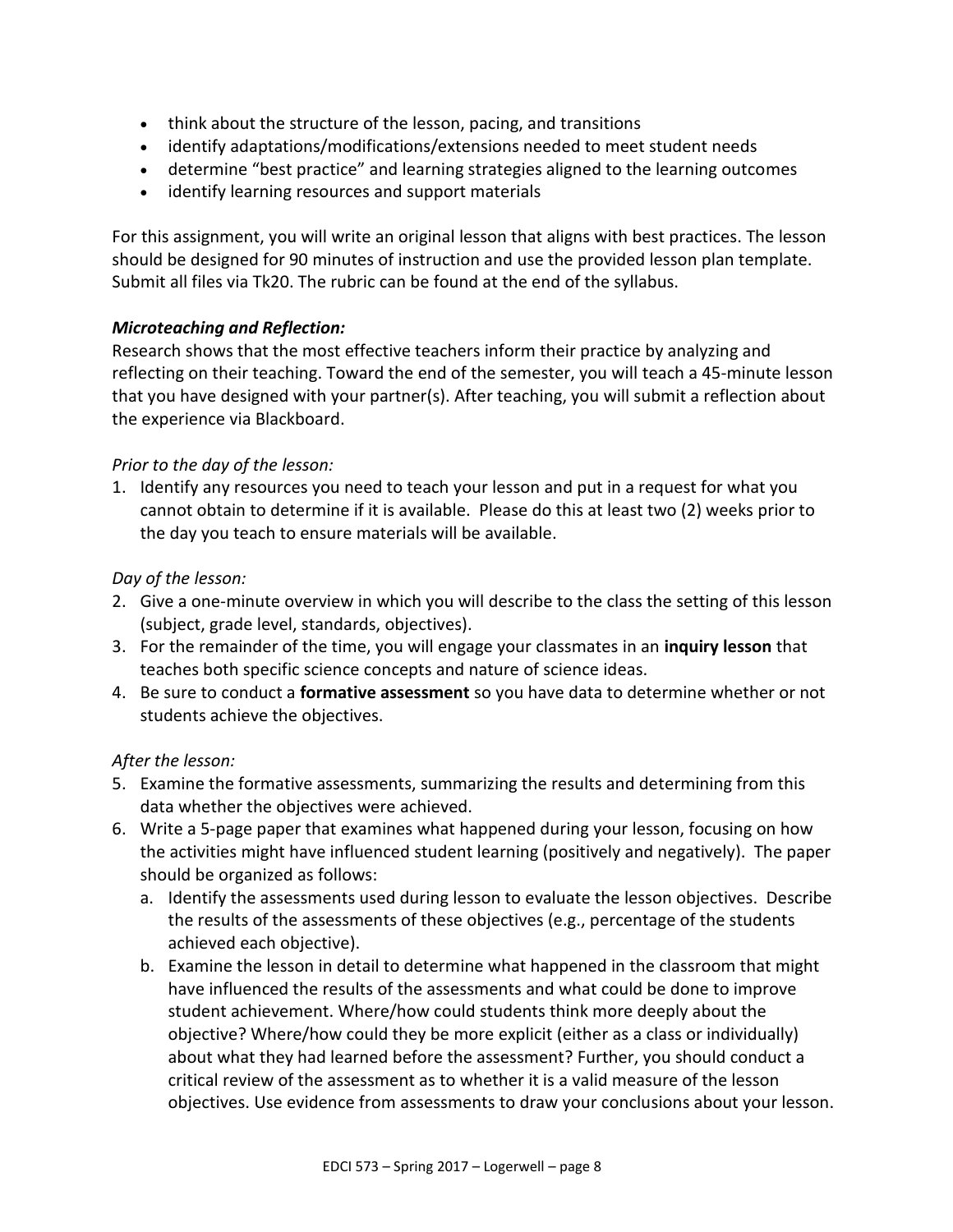c. Examine the specific actions you undertook as a teacher (mannerisms, answering questions, etc.) and categorize these into those actions that might help with student learning and those that might hinder student learning. In each category, explain how it might influence student learning.

# *Field Experience Project:*

The purpose of the field experience is to provide you with the opportunity to (1) connect the goals of the course, science education theories, and research findings to classroom/school practice, (2) be exposed to a variety of classroom/school communities, and (3) promote critical, self-reflection about your future teaching practice.

In this course you will spend 15 hours in area classroom(s) with teachers instructing subject(s) and grade level(s) for which you are being licensed. Many of these hours will be spent observing these teachers' instruction, but you will also be expected to engage with students individually, in small groups, and in whole groups, as your mentor teacher determines. As part of this experience, you will be reflecting on how teachers design instruction to meet the needs of students and you will consider suggestions as to how you might do things similarly and/or differently.

You should spend a *minimum* of 5 days observing teachers, with each day being a *maximum* of 3 hours. The purpose of the field experience is to provide you with the opportunity to (1) connect the goals of your methods I class, education theories relevant to your subject matter, and concepts and research findings related to classroom/school practice, (2) study and begin to develop your pedagogical practices in a variety of classroom/school communities, and (3) promote critical, self-reflection about your current and future teaching practices.

Your Clinical Experience Summary Project should address all of the elements described on the Clinical Experience Observation Protocol and Critical Incidents Reflection Form:

- 1. your class's demographics
- 2. your classroom's layout and the teacher and student movements and interactions it enables or inhibits
- 3. your observations regarding your mentor teacher's and classroom's:
	- a. teaching processes and practices
	- b. student-teacher interactions
	- c. student-student interactions
	- d. teaching and learning with technology
	- e. interactions with students with special needs
	- f. interactions with diverse populations (e.g., ELLs or underrepresented racial/ethnic minority students)
- 4. critical teaching/learning incidents
- 5. burning issues/questions
- 6. "best practice" teaching tips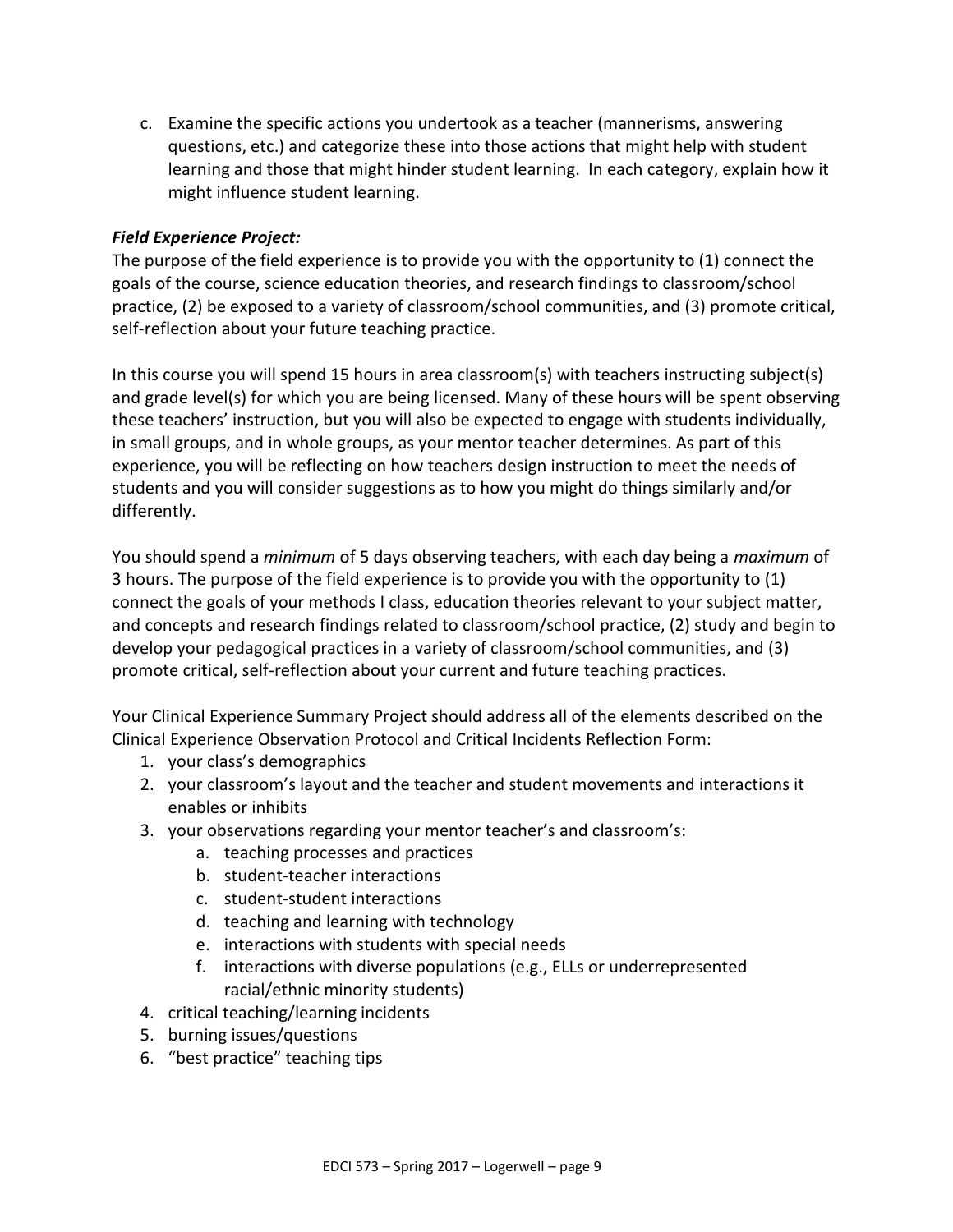Consider your Protocol and Reflection Forms as well as any other relevant data you collected and prepare your Clinical Experience Summary and Analysis Project. This report will be submitted through Blackboard and consists of 4-5 page description and analysis of what you have learned. Be sure to reflect on the intersections and tensions between what you have encountered in our Methods I class, our course readings and activities, your own school experiences in similar classes, and your clinical experience observations. Finally, detail implications of this clinical experience, what you observed, and your analyses for your future teaching practices.

*Note:* Be sure to provide the Methods I Clinical Experience Introductory Letter to your mentor teacher, and discuss the hours expectation, Observation Protocol elements, Reflection Form content, and this Summary and Analysis Project with your mentor teacher early in your clinical experience.

# *Professionalism:*

Learning depends on the active engagement of the participant and frequent checking by the instructor as to the progress of the learner. Your classmates depend on your comments to extend their learning. Preparation, attendance, and participation are necessary for each class.

# Other Requirements

Every student registered for any Secondary Education course with a required TK20 performance-based assessment (designated as such in the syllabus) must submit this/these assessment(s) **(Nature of Science**, **Safety**, and **Original Lesson Plan** assignments) to Tk20 through *'Assessments'* in Blackboard (regardless of whether a course is an elective, a one-time course or part of an undergraduate minor). Failure to submit the assessment(s) to Tk20 (through Blackboard) will result in the course instructor reporting the course grade as Incomplete (IN). Unless this grade is changed upon completion of the required Tk20 submission, the IN will convert to an F nine weeks into the following semester.

## Grading

High quality work and participation is expected on all assignments and in class. Attendance at all classes for the entire class is a course expectation. For each unexcused absence, the course grade will be reduced by 5% points. All assignments are graded and are due at the beginning of class on the day they are due. Late assignments will automatically receive a ten percent grade reduction (one full letter grade lower).

| $A = 93 - 100\%$ | $A = 90 - 92%$  | $B+ = 88-89%$ | $B = 80 - 87%$ |
|------------------|-----------------|---------------|----------------|
| $C = 70 - 79\%$  | $F =$ Below 70% |               |                |

If circumstances warrant, a written request for an incomplete must be provided to the instructor for approval prior to the course final examination date. Requests are accepted at the instructor's discretion, provided your reasons are justified and that 80% of your work has already been completed. Your written request should be regarded as a contract between you and the instructor and must specify the date for completion of work. This date must be at least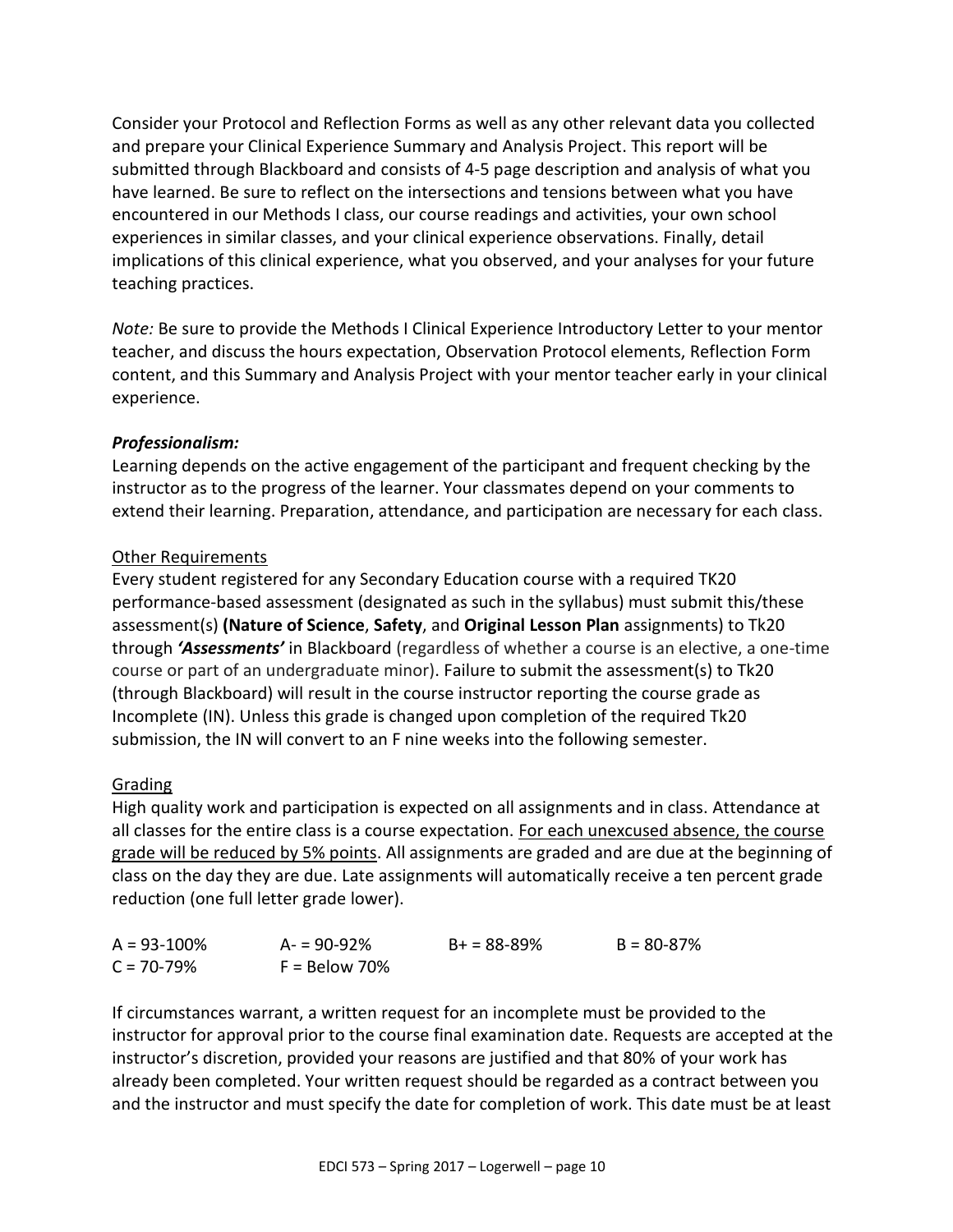two weeks prior to the university deadline for changing incompletes to letter grades.

#### **Professional Dispositions**

Students are expected to exhibit professional behaviors and dispositions at alltimes.

#### **Course Schedule**

Faculty reserves the right to alter the schedule, as necessary, with notification to students.

| <b>Date</b> | Topic(s)                             | <b>Reading Due</b>  | <b>Assignment Due</b>        |
|-------------|--------------------------------------|---------------------|------------------------------|
| Jan 24      | Intro to Course                      | MyMason site        |                              |
| Jan 31      | Nature of Science                    | Chapter 2, Articles |                              |
| Feb 7       | Backwards Design                     | Chapter 9           |                              |
| Feb 14      | Assessment                           | Chapter 10          | <b>Research Review</b>       |
| Feb 21      | (Mis)Conceptions                     | Article             |                              |
| Feb 28      | Learning Models                      | Chapters 3, 5       | <b>NOS Assignment</b>        |
| Mar 7       | Inquiry                              | Chapters 1, 4, 6, 7 |                              |
| Mar 14      | NO CLASS - SPRING BREAK              |                     |                              |
| Mar 21      | Managing the Inquiry Classroom       | Chapters 8, 11      | Lesson Critique and Revision |
| Mar 28      | Safety                               |                     |                              |
| Apr 4       | Peer Review of Lessons               |                     | Original Lesson draft        |
| Apr 11      | NO CLASS - Planning Time             |                     | <b>Safety Assignment</b>     |
| Apr 18      | Microteaching                        |                     |                              |
| Apr 25      | Microteaching                        |                     |                              |
| May 2       | Microteaching                        |                     |                              |
| May 9       | NO CLASS - Remaining Assignments Due |                     |                              |

## **Core Values Commitment**

The College of Education and Human Development is committed to collaboration, ethical leadership, innovation, research-based practice, and social justice. Students are expected to adhere to these principles: [http://cehd.gmu.edu/values/.](http://cehd.gmu.edu/values/)

## **GMU Policies and Resources for Students**

*Policies*

- Students must adhere to the guidelines of the Mason Honor Code (see [http://oai.gmu.edu/the-mason-honor-code/\)](http://oai.gmu.edu/the-mason-honor-code/).
- Students must follow the university policy for Responsible Use of Computing (see [http://universitypolicy.gmu.edu/policies/responsible-use-of-computing/\)](http://universitypolicy.gmu.edu/policies/responsible-use-of-computing/).
- Students are responsible for the content of university communications sent to their Mason email account and are required to activate their account and check it regularly.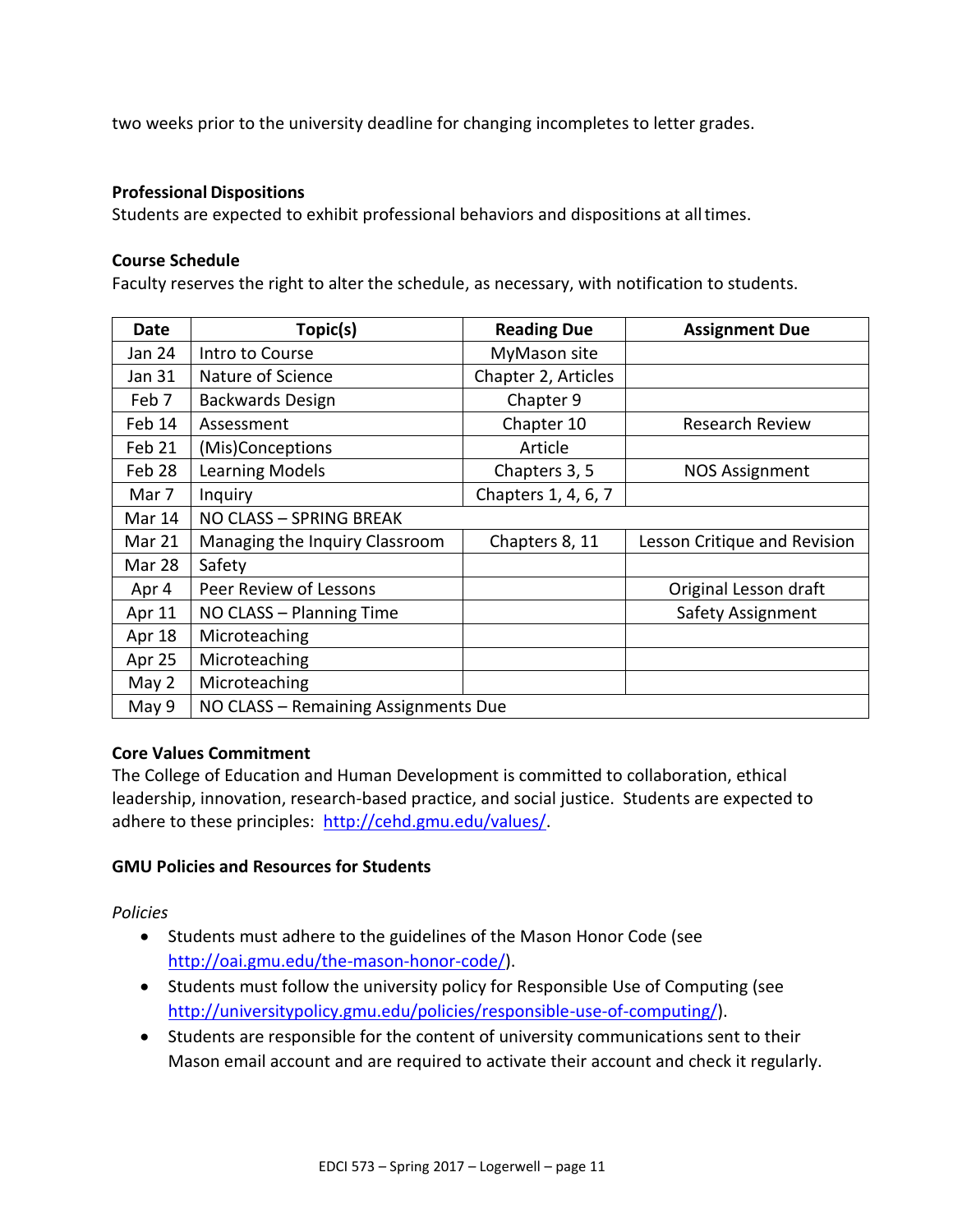All communication from the university, college, school, and program will be sent to students **solely** through their Mason email account.

- Students with disabilities who seek accommodations in a course must be registered with George Mason University Disability Services. Approved accommodations will begin at the time the written letter from Disability Services is received by the instructor (see [http://ods.gmu.edu/\)](http://ods.gmu.edu/).
- Students must follow the university policy stating that all sound emitting devices shall be silenced during class unless otherwise authorized by the instructor.

# *Campus Resources*

- Support for submission of assignments to Tk20 should be directed to [tk20help@gmu.edu](mailto:tk20help@gmu.edu) or [https://cehd.gmu.edu/aero/tk20.](https://cehd.gmu.edu/aero/tk20) Questions or concerns regarding use of Blackboard should be directed to [http://coursessupport.gmu.edu/.](http://coursessupport.gmu.edu/)
- The Writing Center provides a variety of resources and services (e.g., tutoring, workshops, writing guides, handbooks) intended to support students as they work to construct and share knowledge through writing (see [http://writingcenter.gmu.edu/\)](http://writingcenter.gmu.edu/).
- The Counseling and Psychological Services (CAPS) staff consists of professional counseling and clinical psychologists, social workers, and counselors who offer a wide range of services (e.g., individual and group counseling, workshops and outreach programs) to enhance students' personal experience and academic performance (see [http://caps.gmu.edu/\)](http://caps.gmu.edu/).
- The Student Support & Advocacy Center staff helps students develop and maintain healthy lifestyles through confidential one-on-one support as well as through interactive programs and resources. Some of the topics they address are healthy relationships, stress management, nutrition, sexual assault, drug and alcohol use, and sexual health (see [http://ssac.gmu.edu/\)](http://ssac.gmu.edu/). Students in need of these services may contact the office by phone at 703-993-3686. Concerned students, faculty and staff may also make a referral to express concern for the safety or well-being of a Mason student or the community by going to [http://ssac.gmu.edu/make-a-referral/.](http://ssac.gmu.edu/make-a-referral/)

**For additional information on the College of Education and Human Development, please visit our website [https://cehd.gmu.edu/.](https://cehd.gmu.edu/)**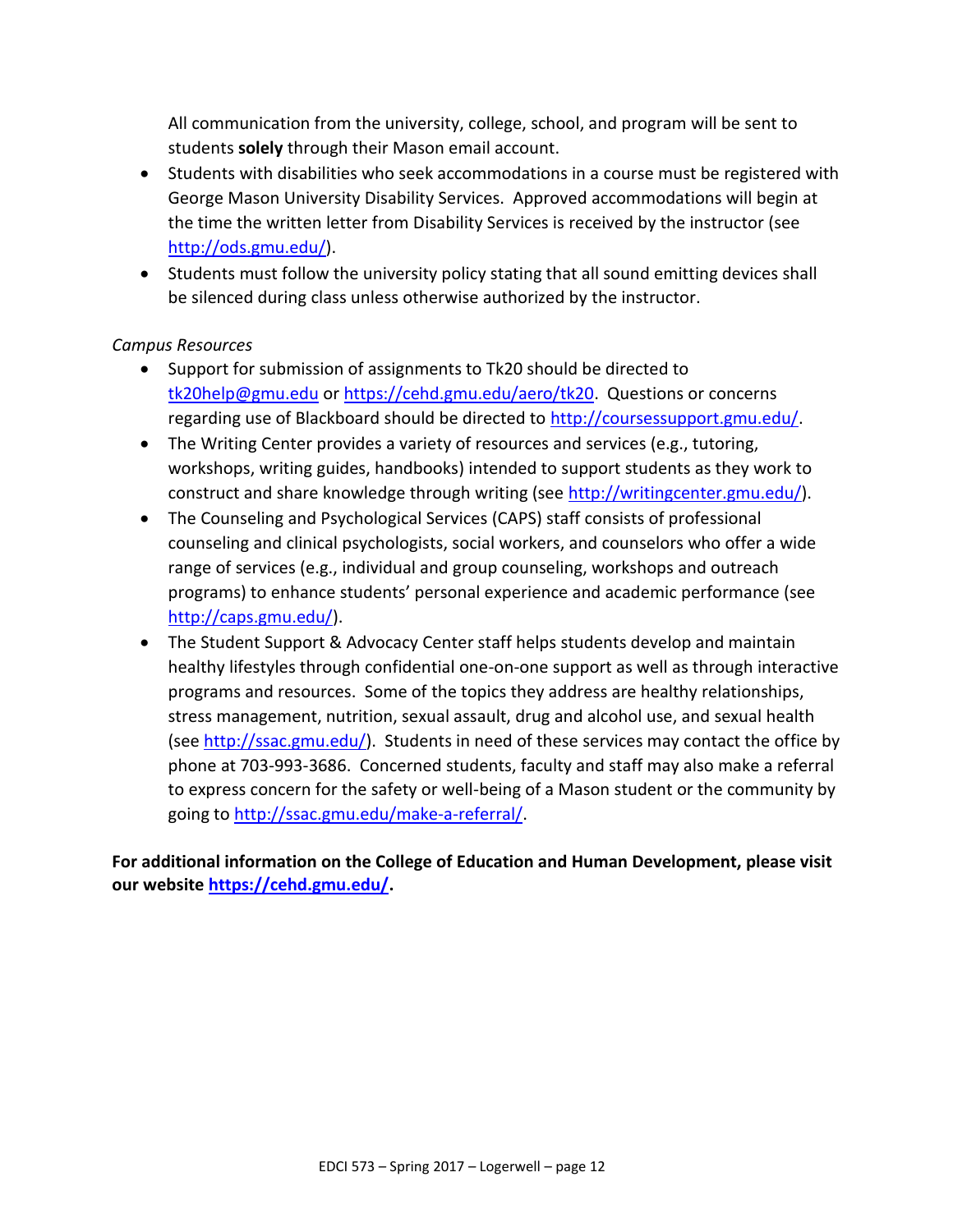# **Assignment Rubrics**

# Nature of Science Assignment (PBA)

| <b>Standard</b>      | Accomplished        | <b>Target</b>        | Acceptable          | Unsatisfactory         |
|----------------------|---------------------|----------------------|---------------------|------------------------|
| Understand           | Product provided is | Product provided is  | Product provided is | Produce submitted      |
| research and can     | an independent      | a classroom          | a classroom         | is not an example      |
| successfully design, | investigation in    | assignment in        | assignment in       | of scientific inquiry. |
| conduct, report,     | which the           | which the            | which the           |                        |
| and evaluate         | candidate           | candidate is given a | candidate was       |                        |
| investigations in    | identifies the      | question but         | given the question  |                        |
| science (1d)         | question, designs   | designed and         | and methods for     |                        |
|                      | and implements      | implemented the      | investigating the   |                        |
|                      | the methods for     | methods for          | question but        |                        |
|                      | investigating the   | investigating the    | candidate conducts  |                        |
|                      | questions, and      | question as well as  | the investigation   |                        |
|                      | reports the         | reports on the       | and reports on the  |                        |
|                      | findings.           | findings.            | findings.           |                        |
| Understand and       | The mathematics     | The mathematics      | The mathematics     | There are no or        |
| can successfully     | used when           | used when            | used when           | inappropriate          |
| use mathematics      | reporting findings  | reporting findings   | reporting findings  | examples of            |
| to process and       | or solving the      | or solving the       | or solving the      | mathematics used       |
| report data and      | problem are         | problem are          | problem were        | to report findings     |
| solve problems in    | appropriate and     | appropriate and      | largely determined  | or solve problems.     |
| their field(s) of    | independently       | largely determined   | by the instructor.  |                        |
| licensure (1e)       | determined by the   | by the candidate.    |                     |                        |
|                      | candidate.          |                      |                     |                        |
| Understand the       | Candidate fully     | Candidate fully      | Candidate explains  | Candidate cannot       |
| philosophical        | explains all of the | explains all of the  | the following       | explain the            |
| tenets,              | following aspects   | following aspects    | aspects of the      | following aspects      |
| assumptions, goals,  | of the nature of    | of NOS BUT DOES      | nature of science   | of the nature of       |
| and values that      | science AND         | NOT connect them     | in a partial or     | science:               |
| distinguish science  | connects them to    | to the               | superficial way:    | 1. science cannot      |
| from technology      | the investigations: | investigations:      | 1. science cannot   | answer all             |
| and from other       | 1. science cannot   | 1. science cannot    | answer all          | questions              |
| ways of knowing      | answer all          | answer all           | questions           | 2. science             |
| the world (2b)       | questions           | questions            | 2. science          | produces,              |
|                      | 2. science          | 2. science           | produces,           | demands, and           |
|                      | produces,           | produces,            | demands, and        | relies on empirical    |
|                      | demands, and        | demands, and         | relies on empirical | evidence               |
|                      | relies on empirical | relies on empirical  | evidence            | 3. science and         |
|                      | evidence            | evidence             | 3. science and      | technology are not     |
|                      | 3. science and      | 3. science and       | technology are not  | the same but           |
|                      | technology are not  | technology are not   | the same but        | impact one             |
|                      | the same but        | the same but         | impact one          | another.               |
|                      | impact one          | impact one           | another.            |                        |
|                      | another.            | another.             |                     |                        |
| Understand the       | Candidate fully     | Candidate fully      | Candidate explains  | Candidate cannot       |
| processes, tenets,   | explains the        | explains the         | the following       | explain the            |
| and assumptions of   | following aspects   | following aspects    | aspects of the      | following aspects      |
| multiple methods     | of the nature of    | of NOS BUT DOES      | nature of science   | of the nature of       |
| of inquiry leading   | science AND         | NOT connect them     | in a partial or     | science:               |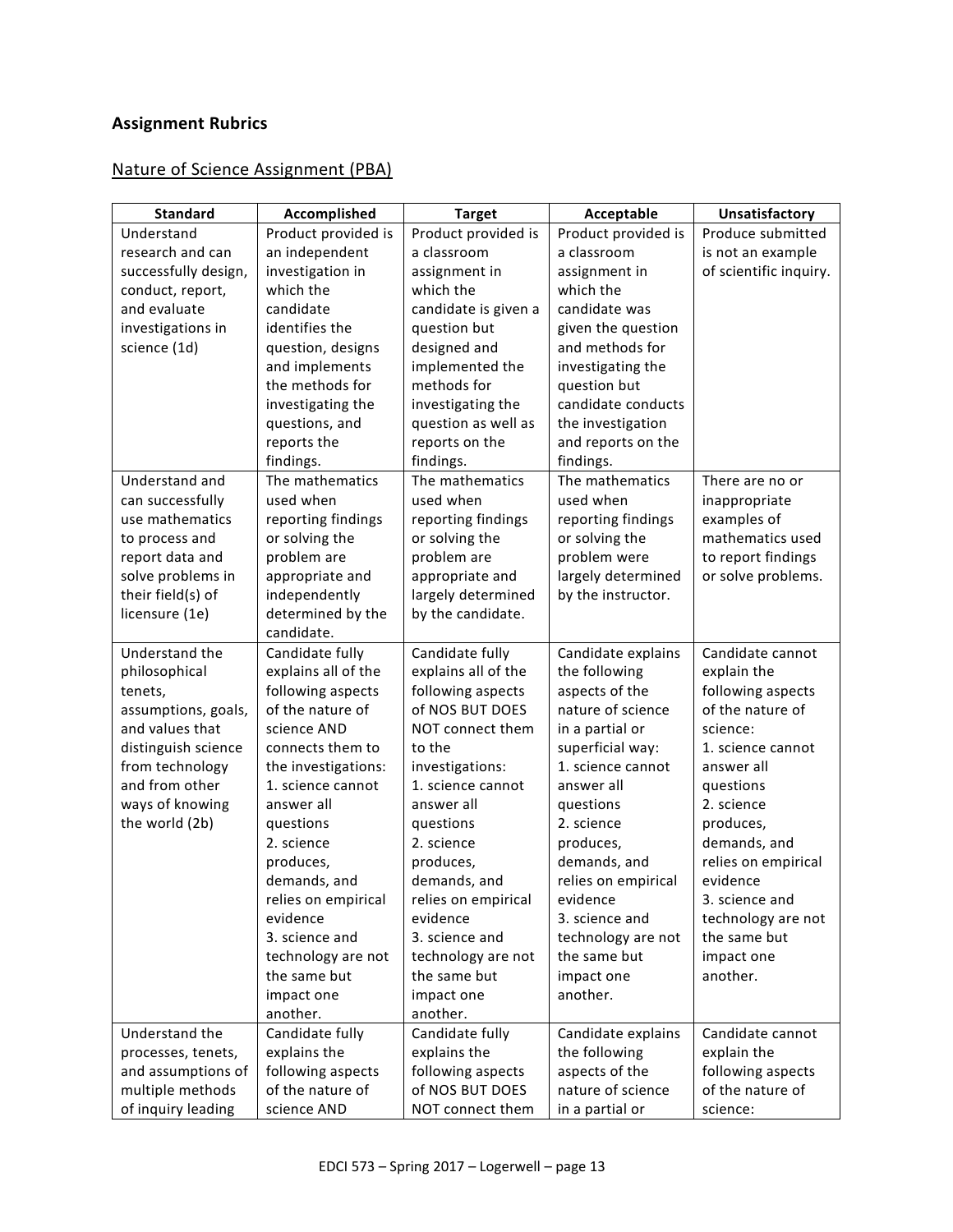| <b>Standard</b>     | Accomplished           | <b>Target</b>          | Acceptable             | Unsatisfactory         |
|---------------------|------------------------|------------------------|------------------------|------------------------|
| to scientific       | connects them to       | to the                 | superficial way:       | 1. Science employs     |
| knowledge (3a)      | the investigations:    | investigations:        | 1. Science employs     | multiple methods       |
|                     | 1. Science employs     | 1. Science employs     | multiple methods       | and types of           |
|                     | multiple methods       | multiple methods       | and types of           | reasoning that         |
|                     | and types of           | and types of           | reasoning that         | share many             |
|                     | reasoning that         | reasoning that         | share many             | common factors,        |
|                     | share many             | share many             | common factors,        | habits of mind, and    |
|                     | common factors,        | common factors,        | habits of mind, and    | norms                  |
|                     | habits of mind, and    | habits of mind, and    | norms                  | 2. scientific          |
|                     | norms                  | norms                  | 2. scientific          | knowledge is           |
|                     | 2. scientific          | 2. scientific          | knowledge is           | tentative, durable,    |
|                     | knowledge is           | knowledge is           | tentative, durable,    | and self-correcting    |
|                     | tentative, durable,    | tentative, durable,    | and self-correcting    |                        |
|                     | and self-correcting    | and self-correcting    |                        |                        |
| Understand          | Candidate fully        | Candidate fully        | Candidate explains     | Candidate cannot       |
| socially important  | explains the           | explains the           | the following          | explain the            |
| issues related to   | following aspects      | following aspects      | aspects of the         | following aspects      |
| science and         | of the nature of       | of NOS BUT DOES        | nature of science      | of the nature of       |
| technology in their | science AND            | NOT connect them       | in a partial or        | science:               |
| field of licensure, | connects them to       | to the                 | superficial way:       | 1. science is a        |
| as well as          | the investigations:    | investigations:        | 1. science is a        | creative endeavor      |
| processes used to   | 1. science is a        | 1. science is a        | creative endeavor      | 2. social, historical, |
| analyze and make    | creative endeavor      | creative endeavor      | 2. social, historical, | and cultural factors   |
| decisions on such   | 2. social, historical, | 2. social, historical, | and cultural factors   | play a role in the     |
| issues (4a)         | and cultural factors   | and cultural factors   | play a role in the     | construction of        |
|                     | play a role in the     | play a role in the     | construction of        | scientific             |
|                     | construction of        | construction of        | scientific             | knowledge              |
|                     | scientific             | scientific             | knowledge              | 3. science has a       |
|                     | knowledge              | knowledge              | 3. science has a       | subjective element     |
|                     | 3. science has a       | 3. science has a       | subjective element     |                        |
|                     | subjective element     | subjective element     |                        |                        |

# Safety Assignment (PBA)

| <b>Standard</b>     | Accomplished         | <b>Target</b>        | Acceptable            | Unsatisfactory        |
|---------------------|----------------------|----------------------|-----------------------|-----------------------|
| Understand the      | Within self-         | Given a              | Candidate is able     | Candidate is not      |
| legal and ethical   | developed lessons    | hypothetical lab     | to list the legal     | able to list the      |
| responsibilities of | and unit, candidate  | activity, the        | responsibilities of a | legal                 |
| science teachers    | consistently         | candidate is able to | teacher AND           | responsibilities of a |
| for the welfare of  | identifies the legal | identify the legal   | describe how to       | teacher AND is not    |
| their students, the | responsibilities of  | responsibilities of  | hypothetically        | able to describe      |
| proper treatment    | the teacher AND is   | the teacher AND      | address these         | how to address        |
| of animals, and the | able to describe     | describe how to      | responsibilities      | those                 |
| maintenance and     | how to address       | address these        |                       | responsibilities      |
| disposal of         | these                | responsibilities     |                       |                       |
| materials (9a)      | responsibilities     |                      |                       |                       |
| Know and practice   | Within self-         | Given a              | Candidate is able     | Candidate is not      |
| safe techniques for | developed lessons    | hypothetical         | to list safe          | able to list safe     |
| the preparation,    | and unit, candidate  | activity, candidate  | practices             | practices             |
| storage,            | can safely prepare,  | is able to list safe | associated with       | associated with       |
| dispensing,         | store, dispense,     | practices            | materials including   | materials in the      |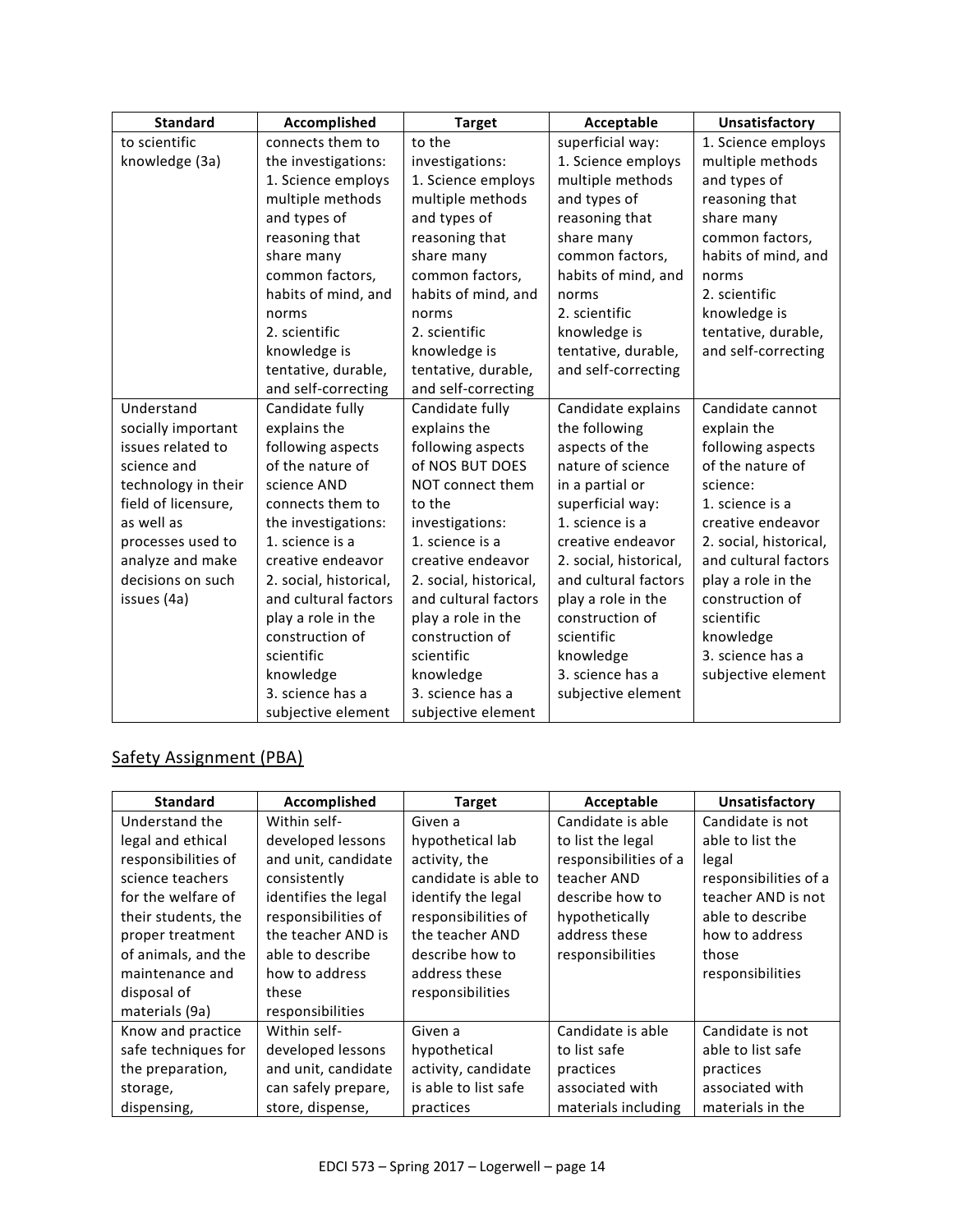| <b>Standard</b>     | Accomplished         | <b>Target</b>          | Acceptable          | Unsatisfactory      |
|---------------------|----------------------|------------------------|---------------------|---------------------|
| supervision, and    | and dispose of       | associated with        | preparation,        | science classroom   |
| disposal of all     | materials used       | materials including    | storage, disposal,  |                     |
| materials used in   | during science       | preparation,           | and supervision     |                     |
| science instruction | instruction AND      | storage, disposal,     |                     |                     |
|                     | provide              | and supervision        |                     |                     |
|                     | appropriate          | AND is able to         |                     |                     |
|                     | emergency            | outline appropriate    |                     |                     |
|                     | procedures to        | emergency              |                     |                     |
|                     | share with           | procedures for the     |                     |                     |
|                     | students for         | lab                    |                     |                     |
|                     | activities           |                        |                     |                     |
| Know and follow     | Within self-         | Given a                | Candidate is able   | Candidate is not    |
| emergency           | developed lessons,   | hypothetical           | to list emergency   | able to describe    |
| procedures,         | candidate is able to | activity, candidate    | procedures,         | emergency           |
| maintain safety     | articulate safety    | is able to list safety | explain the         | procedures,         |
| equipment, and      | concerns and         | concerns and           | maintenance of      | explain the         |
| ensure safety       | appropriate          | appropriate            | primary safety      | maintenance of      |
| procedures          | emergency            | emergency              | equipment, and      | any safety          |
| appropriate for the | procedures, as well  | procedures, as well    | determine how to    | equipment, or       |
| activities and      | as what safety       | as what safety         | address safety      | determine how to    |
| abilities of        | equipment should     | equipment should       | concerns within a   | address safety      |
| students (9c)       | be available and     | be available and       | particular activity | concerns for a      |
|                     | how to use it        | how to use it          |                     | particular activity |
| Treat all living    | Within self-         | Given a                | Candidate is able   | Candidate is not    |
| organisms used in   | developed lessons,   | hypothetical           | to list safe,       | able to list safe,  |
| the classroom and   | candidate is able to | activity, candidate    | humane, and         | humane, and         |
| found in the field  | articulate safe,     | is able to list safe,  | ethical practices   | ethical practices   |
| in a safe, humane,  | humane, and          | humane, and            | associated with the | associated with the |
| and ethical manner  | ethical practices    | ethical practices      | use and disposal of | use and disposal of |
| and respect legal   | associated with the  | associated with the    | living organisms    | living organisms    |
| restrictions on     | use and disposal     | use and disposal of    |                     |                     |
| their collection,   | living organisms     | living organisms       |                     |                     |
| keeping, and use    |                      |                        |                     |                     |
| (9d)                |                      |                        |                     |                     |

# Original Lesson (PBA)

| Criteria               | <b>Does Not Meet</b> | <b>Approaches</b>    | <b>Meets</b>         | <b>Exceeds Standard</b> |
|------------------------|----------------------|----------------------|----------------------|-------------------------|
|                        | <b>Standard</b>      | <b>Standard</b>      | <b>Standard</b>      |                         |
| <b>LESSON PLANNING</b> |                      |                      |                      |                         |
| The candidate          | The candidate does   | The candidate        | The candidate        | The candidate           |
| <b>identifies</b>      | not identify         | identifies           | identifies           | identifies well-        |
| performance-based      | performance-based    | objectives and       | performance-based    | developed,              |
| objectives and         | objectives and       | curriculum goals but | objectives and       | performance-based       |
| appropriate            | appropriate          | they are not         | appropriate          | objectives,             |
| curriculum goals       | curriculum goals     | performance-based    | curriculum goals and | appropriate             |
| that are relevant to   | that are relevant to | or appropriate for   | they are appropriate | curriculum goals        |
| learners.              | learners.            | subject and/or       | for subject and/or   | that are appropriate    |
|                        |                      | grade level.         | grade level.         | for subject and/or      |
| InTASC $7(a)$          |                      |                      |                      | grade level;            |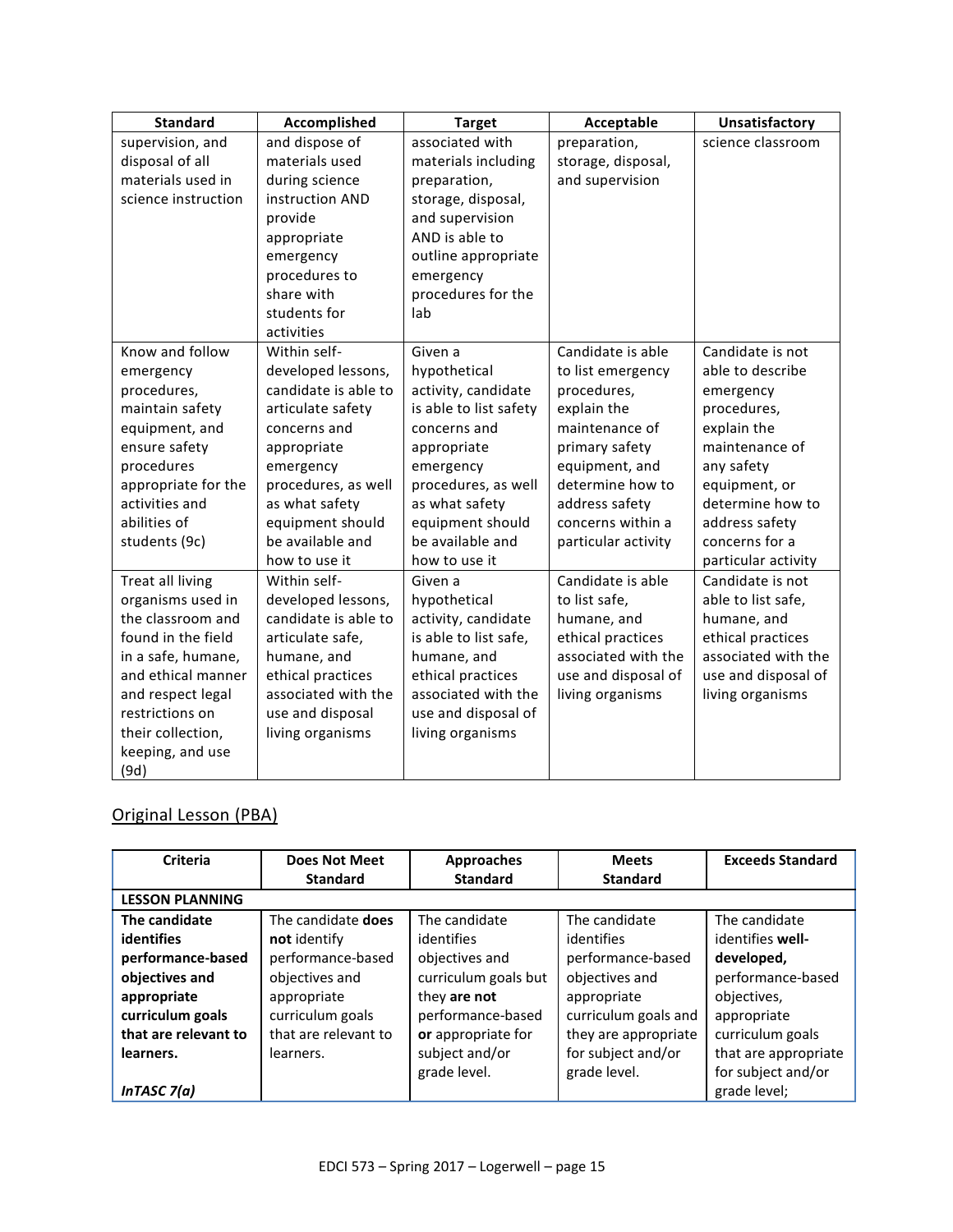|                                                                                                                                                                                                                               |                                                                                                                                                                                                                     |                                                                                                                                                                                                                             |                                                                                                                                                                                                            | correctly<br>formulated; and<br>addressed all<br>domains.                                                                                                                                                                                          |
|-------------------------------------------------------------------------------------------------------------------------------------------------------------------------------------------------------------------------------|---------------------------------------------------------------------------------------------------------------------------------------------------------------------------------------------------------------------|-----------------------------------------------------------------------------------------------------------------------------------------------------------------------------------------------------------------------------|------------------------------------------------------------------------------------------------------------------------------------------------------------------------------------------------------------|----------------------------------------------------------------------------------------------------------------------------------------------------------------------------------------------------------------------------------------------------|
| The candidate<br>identifies<br>national/state/local<br>standards that align<br>with objectives and<br>are appropriate for<br>curriculum goals<br>and are relevant to<br>learners.<br>InTASC $7(g)$                            | The candidate does<br>not identify<br>national/state/local<br>standards that align<br>with the objectives<br>or the standards are<br>not appropriate for<br>curriculum goals or<br>are not relevant to<br>learners. | The candidate<br>identifies<br>national/state/<br>local standards but<br>the standards are<br>not aligned with the<br>objectives and/or<br>marginally relevant<br>to learners.                                              | The candidate<br>identifies<br>national/state/<br>local standards<br>that are aligned with<br>the objectives and<br>relevant to learners.                                                                  | The candidate<br>identifies<br>national/state/<br>local standards that<br>are clearly aligned<br>with the objectives<br>and relevant to<br>learners.                                                                                               |
| The candidate<br>continually seeks<br>appropriate ways to<br>employ technology<br>to support<br>assessment practice<br>both to engage<br>learners more fully<br>and to assess and<br>address learner<br>needs.<br>InTASC 6(i) | The candidate does<br>not identify<br>appropriate<br>technology to<br>engage learners<br>even though it was<br>available.                                                                                           | The candidate<br>identify technology<br>to engage learners<br>though it would be<br>ineffective to teach<br>the content and<br>address learner<br>needs.                                                                    | The candidate<br>identifies<br>appropriate<br>technology to<br>engage learners<br>more fully and<br>assess and address<br>learner needs.                                                                   | The candidate<br>identifies effective,<br>creative and<br>appropriate<br>technology to<br>engage learners<br>more fully and<br>assess and enhance<br>student learning<br>needs.                                                                    |
| The candidate<br>facilitates learners'<br>use of current tools<br>and resources to<br>maximize content<br>learning in varied<br>contexts.<br>In TASC $5(c)$                                                                   | The candidate's<br>plans do not provide<br>evidence of<br>opportunities for<br>learners' use of<br>current tools<br>(technology) nor<br>resources to<br>maximize content<br>learning in varied<br>contexts.         | The candidate's<br>plans provide<br>evidence of<br>opportunities for<br>learners' use of<br>current tools and<br>resources that are<br>ineffective to<br>maximize content<br>learning in varied<br>contexts.                | The candidate's<br>plans provide<br>evidence of<br>opportunities for<br>learners' use of<br>current tools and<br>resources that are<br>effective to<br>maximize content<br>learning in varied<br>contexts. | The candidate's<br>plans provide<br>substantial evidence<br>of multiple<br>opportunities for<br>learners' use of<br>current tools and<br>resources that are<br>creative and<br>effective to<br>maximize content<br>learning in varied<br>contexts. |
| The candidate plans<br>how to achieve<br>each student's<br>learning goals,<br>choosing<br>accommodations to<br>differentiate<br>instruction for<br>individuals and<br>groups of learners.                                     | The candidate's<br>lesson plan does not<br>provide evidence of<br>accommodations to<br>differentiate<br>instruction for<br>individuals and<br>groups of learners.                                                   | The candidate's<br>lesson plan provides<br>evidence of an<br>effort to meet<br>student's learning<br>goals, and attempts<br>accommodations to<br>differentiate<br>instruction for<br>individuals and<br>groups of learners. | The candidate's<br>lesson plan provides<br>evidence of<br>successfully<br>meeting each<br>student's learning<br>goals, and<br>successfully makes<br>accommodations to<br>differentiate<br>instruction for  | The candidate's<br>lesson plan provides<br>evidence of<br>successfully meeting<br>each student's<br>learning goals, and<br>successfully makes a<br>variety of<br>accommodations to<br>differentiate<br>instruction for                             |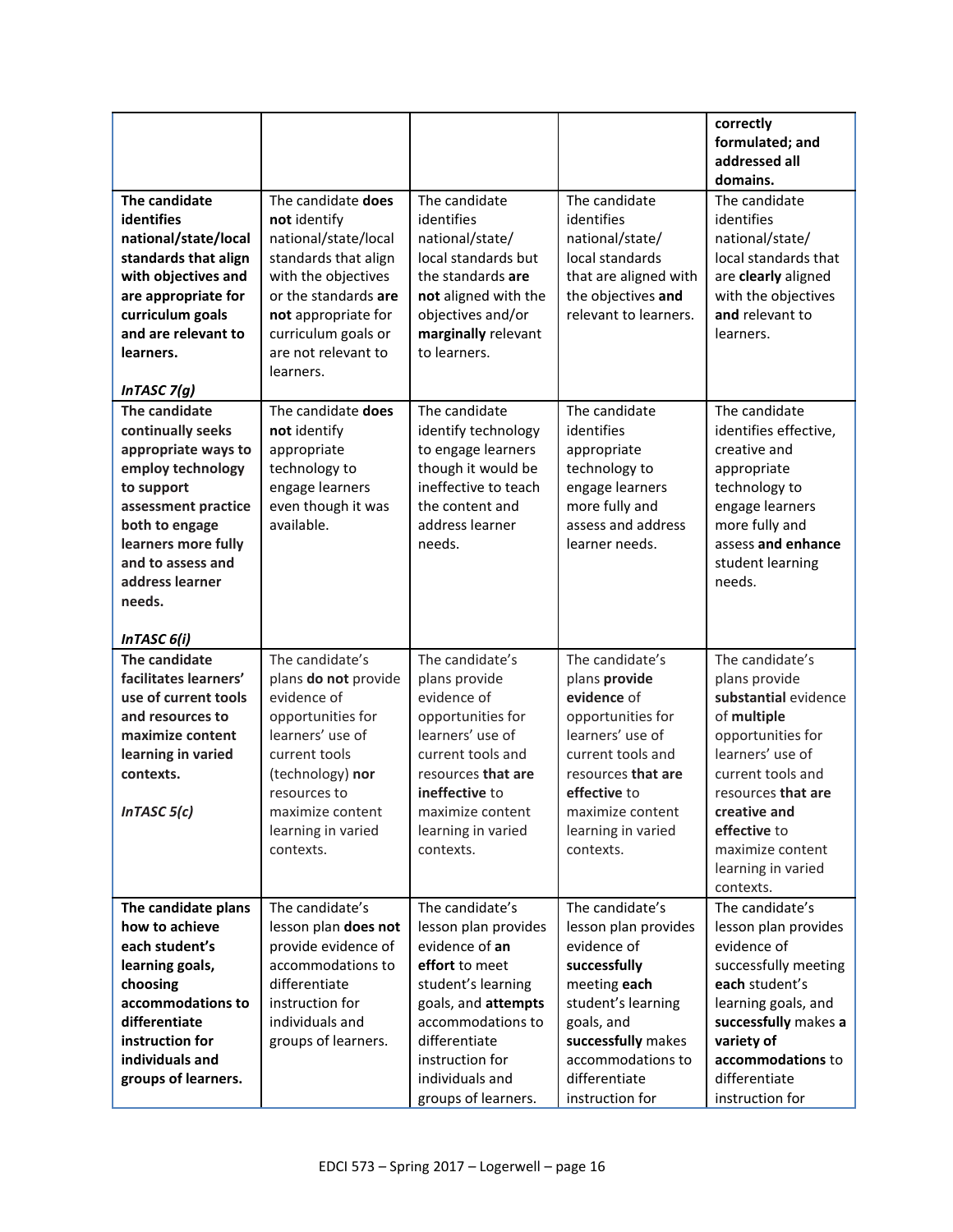| InTASC $7(b)$                    |                       |                              | individuals and                   | individuals and                           |
|----------------------------------|-----------------------|------------------------------|-----------------------------------|-------------------------------------------|
|                                  |                       |                              | groups of learners.               | groups of learners.                       |
| The candidate                    | The candidate does    | The candidate plans          | The candidate plans               | The candidate plans                       |
| develops                         | not plan for          | for appropriate              | for appropriate                   | for appropriate                           |
| appropriate                      | appropriate           | sequencing and               | sequencing and                    | sequencing and                            |
| sequencing and                   | sequencing and        | pacing of learning           | pacing of learning                | pacing of learning                        |
| pacing of learning               | pacing of learning    | experiences; but             | experiences; and all              | experiences; tasks,                       |
| experiences and                  | experiences.          | tasks, methods and           | tasks, methods, and               | methods and                               |
| provides multiple                | Tasks, methods,       | strategies are not           | strategies are stated             | strategies include a                      |
| ways to                          | strategies are not    | stated and/or not            | and/or are                        | variety of creative,                      |
| demonstrate                      | stated.               | appropriate or               | appropriate and                   | active learning,                          |
| knowledge and                    |                       | effective for the            | effective for the                 | instructional                             |
| skill.                           |                       | lesson.                      | lesson.                           | strategies that                           |
|                                  |                       |                              |                                   | address learner                           |
| InTASC $7(c)$                    |                       |                              |                                   | differences to                            |
|                                  |                       |                              |                                   | maximize learning.                        |
| PLANNED INSTRUCTIONAL STRATEGIES |                       |                              |                                   |                                           |
| The candidate                    | The candidate does    | The candidate plans          | The candidate plans               | The candidate plans                       |
| stimulates learner               | not plan an opening   | an opening activity          | an opening activity               | an opening activity                       |
| reflection on prior              | activity that         | that used learner            | that stimulates                   | that actively                             |
| content knowledge,               | stimulates learner    | prior content                | learner reflection on             | stimulates learner                        |
| links new concepts               | reflection on prior   | knowledge, but               | prior content                     | reflection on prior                       |
| to familiar                      | content knowledge,    | does not link new            | knowledge, links                  | content knowledge,                        |
| concepts, and                    | links new concepts    | concepts to familiar         | new concepts to                   | effectively links new                     |
| makes connections                | to familiar concepts, | concepts, or make            | familiar concepts,                | concepts to familiar                      |
| to learners'                     | nor makes             | connections to               | and makes                         | concepts, and                             |
| experiences.                     | connections to        | learners'                    | connections to                    | creatively makes                          |
|                                  | learners'             | experiences.                 | learners'                         | connections to                            |
| InTASC 4(d)                      | experiences.          |                              | experiences.                      | learners'                                 |
|                                  |                       |                              |                                   | experiences.                              |
| The candidate                    | The candidate does    | The candidate uses           | The candidate uses                | The candidate uses                        |
| engages learners in              | not use assessment    | assessment as                | appropriate                       | creative                                  |
| multiple ways of                 | as closure to check   | closure to                   | assessment                        | appropriate                               |
| demonstrating                    | for comprehension     | demonstrate                  | strategies as closure             | assessments for                           |
| knowledge and skill              | and student           | knowledge and skills         | to demonstrate                    | closure to                                |
| as part of the                   | knowledge and         | to check for                 | knowledge and skills              | demonstrate                               |
| assessment process.              | skills.               | comprehension                | to check for                      | knowledge and skills                      |
|                                  |                       | but they are                 | understanding.                    | to check for                              |
| In TASC $6(e)$                   |                       | inappropriate                |                                   | comprehension.                            |
|                                  |                       | and/or ineffective.          |                                   |                                           |
| <b>ASSESSMENTS</b>               |                       |                              |                                   |                                           |
| The candidate plans              | The candidate does    | The candidate plans          | The candidate plans               | The candidate plans                       |
| instruction based                | not plan instruction  | instruction based on         | instruction based on              | instruction based on                      |
| on pre-assessment                | based on pre-         | pre-assessment               | pre-assessment                    | pre-assessment                            |
| data, prior learning             | assessment data,      | data, prior learning         | data, prior learning              | strategy/method                           |
| knowledge and                    | prior learning        | knowledge and skills         | knowledge and skill.              | that are creative<br>and effective way to |
| skill.                           | knowledge or skills.  | but it was not<br>effective. | Pre-assessment<br>strategy/method | assess student prior                      |
| In TASC $7(d)$                   |                       |                              | appropriate and                   | knowledge and skills                      |
|                                  |                       |                              | effectively assess                | and to guide                              |
|                                  |                       |                              | student prior                     | instruction.                              |
|                                  |                       |                              | knowledge.                        |                                           |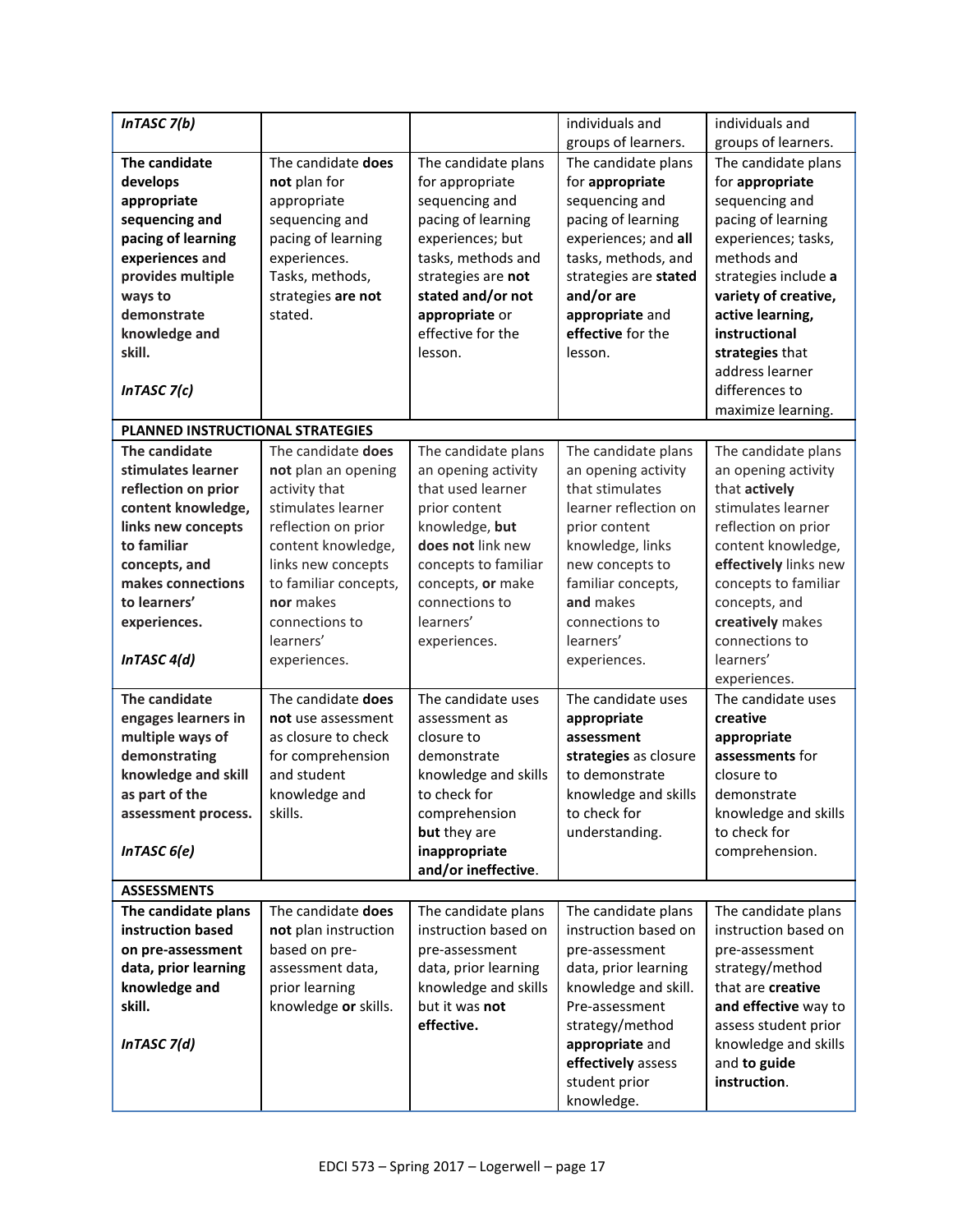| The candidate      | The candidate's    | The candidate's     | The candidate's     | The candidate's    |
|--------------------|--------------------|---------------------|---------------------|--------------------|
| designs            | lesson design does | lesson design       | lesson design       | post-assessment    |
| assessments that   | not include post-  | includes post-      | includes post-      | matches learning   |
| match learning     | assessments        | assessments         | assessments that    | objectives and     |
| objectives with    | strategies or      | strategies or       | were appropriate to | includes creative  |
| assessment         | methods.           | methods but the     | effectively assess  | strategies to      |
| methods and        |                    | strategies/methods  | student learning.   | effectively assess |
| minimizes sources  |                    | were not effective. |                     | student learning.  |
| of bias that can   |                    |                     |                     |                    |
| distort assessment |                    |                     |                     |                    |
| results.           |                    |                     |                     |                    |
|                    |                    |                     |                     |                    |
| InTASC $6(b)$      |                    |                     |                     |                    |